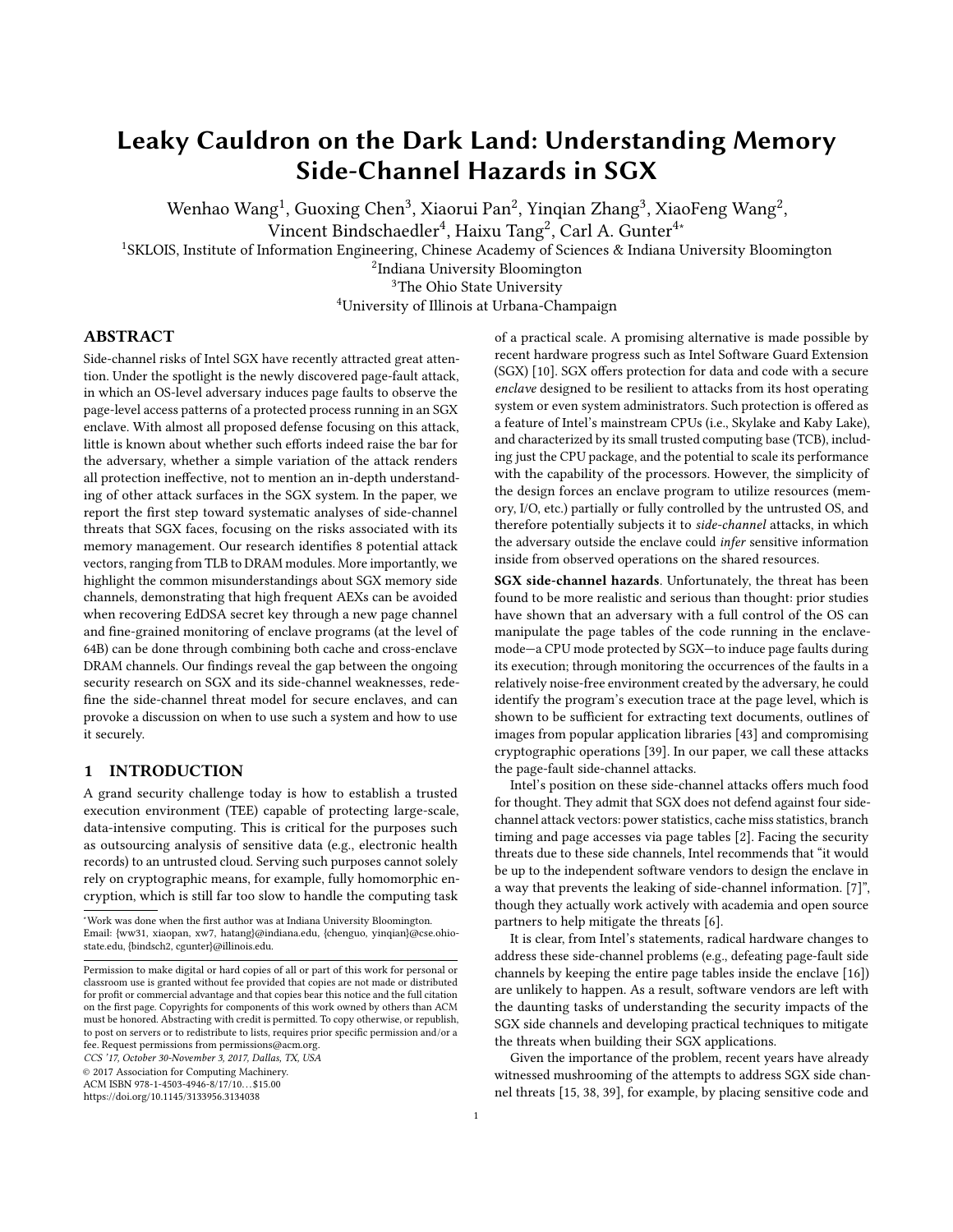data within the same page [\[39\]](#page-13-1), or by detecting page faults through hardware supports [\[38\]](#page-13-3) or timed-execution [\[15\]](#page-12-4). However, these studies were primarily targeting the page-fault attacks. Although the concern about this demonstrated attack vector is certainly justified, the sole attention on the page-fault attack can be inadequate. After all, tasking a safe heaven built upon minimum software support with complicated computing missions (e.g., data-intensive computing) can potentially open many avenues for inside information to trickle out during the interactions with the outside, when the external help is needed to accomplish the missions. Focusing on memory alone, we can see not only a program's virtual memory management but that its physical memory control are partially or fully exposed to the untrusted OS, not to mention other system services an enclave program may require (process management, I/O, etc.). Even only looking at page tables, we are not sure whether the known paging attack is the only or the most effective way to extract sensitive information from the enclave process. In the absence of a comprehensive understanding of possible attack surfaces, it is not clear whether all proposed protection, which tends to be heavyweight and intrusive, can even raise the bar to side-channel attacks, and whether an adversary can switch to a different technique or channel, more lightweight and equally effective, to extract the information these approaches were designed to protect.

Understanding memory side channels. As a first step toward a comprehensive understanding of side-channel threats software vendors face, in this paper, we focus on memory-related side channels, which is an important, and arguably the most effective category of side channels that has ever been studied. Of course, the page-fault side channel falls in the scope of our discussion. To deepen the community's understanding of the memory side-channel attack surfaces and guide the design of defense mechanisms, we believe that it is important to make the following three key points: First, page faults are not the only vector that leaks an enclave program's memory access patterns. Any follow-up attempt to mitigate memory side-channel leaks should take into account the entire attack surfaces. Second, not every side-channel attack on enclave induces a large number of Asynchronous Enclave eXits (AEXs) as demonstrated in the page-fault attacks. This is important because the anomalously high AEX interrupt rate has been considered to be a key feature of SGX side-channel attacks, which can be defeated by the protection designed to capture this signal [\[15,](#page-12-4) [38\]](#page-13-3). Our finding, however, shows that such interrupt-based protection is fragile, as more sophisticated attacks can avoid producing too many interrupts. Third, it is possible to acquire a fine-grained side-channel observation, at the cache-line level, into the enclave memory. Hence, defense that places sensitive code and data on the same page [\[39\]](#page-13-1) will not be effective on the new attacks.

In this paper, we hope to get across these messages through the following research efforts:

• Exploration of memory side-channel attack surfaces. In our research, we surveyed SGX side-channel attack surfaces involving memory management, identifying 8 types of side-channel attack vectors related to address translation caches in CPU hardware (e.g., TLB, paging-structure caches), page tables located in the main memory, and the entire cache and DRAM hierarchy. This study takes into account each step in the address translation and memory operation,

and thus to our knowledge presents the most comprehensive analysis on memory side-channel attack surfaces against SGX enclaves.

• Reducing side effects of memory side-channel attacks. To demonstrate that a large number of AEXs are not a necessary condition of memory side-channel attacks, we develop a new memory-based attack, called sneaky page monitoring (SPM). SPM attacks work by setting and resetting a page's accessed flag in the page table entry (PTE) to monitor when the page is visited. Unlike the page-fault attacks [\[43\]](#page-13-0), in which a page fault is generated each time when a page is accessed, manipulation of the accessed flags does not trigger any interrupt directly. However, the attack still needs to flush the translation lookaside buffer (TLB) from time to time by triggering interrupts to force the CPU to look up page tables and set accessed flags in the PTEs. Nevertheless, we found that there are several ways to reduce the number of the interrupts or even completely eliminate them in such attacks. Particularly, we can avoid tracking the access patterns between the entry and exit pages of a program fragment (e.g., a function) and instead, use the execution time measured between these pages to infer the execution paths in-between. This approach can still work if all secret-dependent branches are located in the same page (i.e., a mechanism proposed by [\[39\]](#page-13-1)), as long as there is still a timing difference between the executions of these branches. Further, we present a technique that utilizes Intel's HyperThreading capability to flush the TLBs through an attack process sharing the same CPU core with the enclave code, which can eliminate the need of interrupts, when HyperThreading is on.

We demonstrate the effectiveness of SPM through attacks on real-world applications. Particularly, we show that when attacking EdDSA (Section [4.3\)](#page-7-0), our timing enhancement only triggers 1,300 interrupts, compared with 71,000 caused by the page-fault attack and 33,000 by the direct accessed flags attack, when recovering the whole 512-bit secret key. This level of the interrupt rate makes our attack almost invisible to all known interrupt-based defense [\[15,](#page-12-4) [38\]](#page-13-3), given the fact that even normal execution of the target program generates thousands of interrupts.

• Improving attack's spatial granularity. Page-fault attacks allow attackers to observe the enclave program's memory access pattern at the page granularity (4KB), therefore existing solutions propose to defeat the attacks by aligning sensitive code and data within the same memory pages. To show that this defense strategy is ineffective, we demonstrate a series of memory side-channel attacks that achieve finer spatial granularity, which includes a cross-enclave Prime+Probe attack, a cross-enclave DRAMA attack, and a novel cache-DRAM attack. Particularly, the cache-DRAM attack leverages both Prime+Probe cache attacks and DRAMA attacks to improve the spatial granularity. When exploiting both channels, we are able to achieve a fine-grained observation (64B as apposed to 16KB for PRIME+PROBE and  $\geq$ 1KB for the DRAMA attack alone), which enables us to monitor the execution flows of an enclave program (similar to Flush+Reload attacks). Note that this cannot be done at the cache level since in our case the attacker does not share code with the target enclave program, which makes FLUSH+RELOAD impossible.

Implications. Our findings point to the disturbing lack of understanding about potential attack surfaces in SGX, which can have a serious consequence. Not only are all existing defense mechanisms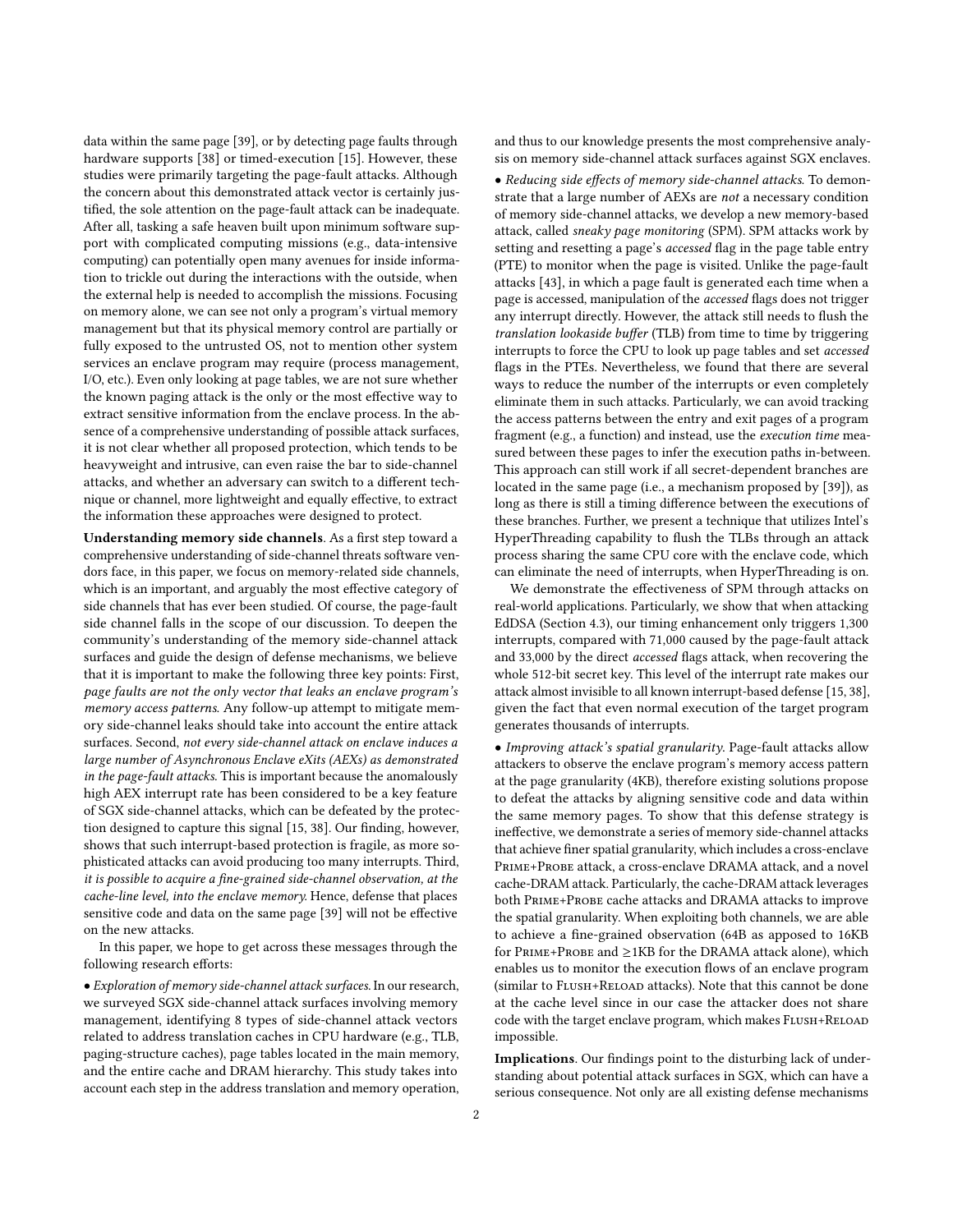vulnerable to the new attacks we developed, but some of them only marginally increase the cost on the attacker side: as demonstrated in our study, for the channels on the virtual memory, the page-fault attack is not the most cost-effective one and a large number of AEX interrupts are not necessary for a successful attack; all existing protection does not add much burden to a more sophisticated attacker, who can effectively reduce the frequency of AEXs without undermining the effectiveness of the attack. Most importantly, we hope that our study can lead to rethinking the security limitations of SGX and similar TEE technologies, provoking a discussion on when to use them and how to use them properly.

Contributions. In this paper, we make the following contributions:

• The first in-depth study on SGX memory side-channel attack surfaces. Although only focusing on the memory management, our study reveals new channels that disclose information of the enclave, particularly accessed flags, timing and cross-enclave channels.

• New attacks. We developed a suite of new attack techniques that exploit these new channels. Particularly, we show multiple channels can complement each other to enhance the effectiveness of an attack: timing+accessed flags to reduce AEXs (rendering existing protection less effective) and DRAM+Cache to achieve a fine-grained observation into the enclave (64B).

• New understanding. We discuss possible mitigations of the new threats and highlight the importance of a better understanding of the limitations of SGX-like technologies.

## 2 BACKGROUND

#### 2.1 Memory Isolation in Intel SGX

Memory isolation of enclave programs is a key design feature of Intel SGX. To maintain backward-compatibility, Intel implements such isolation via extensions to existing processor architectures, which we introduce below.

Virtual and physical memory management. Intel SGX reserves a range of continuous physical memory exclusively for enclave programs and their control structures, dubbed Processor Reserved Memory (PRM). The extended memory management units (MMU) of the CPU prevents accesses to the PRM from all programs outside enclaves, including the OS kernel, virtual machine hypervisors, SMM code or Direct Memory Accesses (DMA). Enclave Page Cache (EPC) is a subset of the PRM memory range. The EPC is divided to pages of 4KBs and managed similarly as the rest of the physical memory pages. Each EPC page can be allocated to one enclave at one time.

The virtual memory space of each program has an Enclave Linear Address Range (ELRANGE), which is reserved for enclaves and mapped to the EPC pages. Sensitive code and data is stored within the ELRANGE. Page tables responsible for translating virtual addresses to physical addresses are managed by the untrusted system software. The translation lookaside buffer (TLB) works for EPC pages in traditional ways. When the CPU transitions between nonenclave mode and enclave mode, through EENTER or EEXIT instructions or Asynchronous Enclave Exits (AEXs), TLB entries associated with the current Process-Context Identifier (PCID) as well as the global identifier are flushed, preventing non-enclave code learning information about address translation inside the enclaves.

Security check for memory isolation. To prevent system software from arbitrarily controlling the address translation by manipulating the page table entries, the CPU also consults the Enclave Page Cache Map (EPCM) during the address translation. Each EPC page corresponds to an entry in the EPCM, which records the owner enclave of the EPC page, the type of the page, and a valid bit indicating whether the page has been allocated. When an EPC page is allocated, its access permissions are specified in its EPCM entry as readable, writable, and/or executable. The virtual address (within ELRANGE) mapped to the EPC page is also recorded in the EPCM entry.

Correctness of page table entries set up by the untrusted system software is guaranteed by an extended Page Miss Handler (PMH). When the code is executing in the enclave mode or the address translation result falls into the PRM range, additional security check will take place. Specially, when the code is running in the nonenclave mode and address translation falls into the PRM range, or the code runs in the enclave mode but the physical address is not pointing to a regular EPC page belonging to the current enclave, or the virtual address triggering the page table walk doesn't match the virtual address recorded in the corresponding entry in the EPCM, a page fault will occur. Otherwise, the generated TLB entries will be set according to both the attributes in the EPCM entry and the page table entry.

Memory encryption. To support larger ELRANGE than EPC, EPC pages can be "swapped" out to regular physical memory. This procedure is called EPC page eviction. The confidentiality and integrity of the evicted pages are guaranteed through authenticated encryption. The hardware Memory Encryption Engine (MEE) is integrated with the memory controller and seamlessly encrypts the content of the EPC page that is evicted to a regular physical memory page. A Message Authentication Code (MAC) protects the integrity of the encryption and a nonce associated with the evicted page. The encrypted page can be stored in the main memory or swapped out to secondary storage similar to regular pages. But the metadata associated with the encryption needs to be kept by the system software properly for the page to be "swapped" into the EPC again.

#### 2.2 Adversary Model

In this paper, we consider attacks against enclave-protected code and data. The system software here refers to the program that operates with system privileges, such as operating systems and hypervisors. Our focus in this paper is side-channel analysis that threatens the confidentiality of the enclave programs. As such, software bugs in the code of an enclave program are out of our scope. Moreover, side channels not involving memory management and address translation are not covered either.

We assume in our demonstrated attacks knowledge of the victim binary code to be loaded into the enclave. As the adversary also knows the base address of the enclave binary in the virtual address space, as well as the entire virtual-to-physical mapping, the mapping of the binary code in pages, caches, DRAMs can be derived. Source code of the victim program is NOT required. We conducted analysis and experiments on real SGX platforms. So we do assume the adversary has access to a machine of the same configuration before performing the attacks.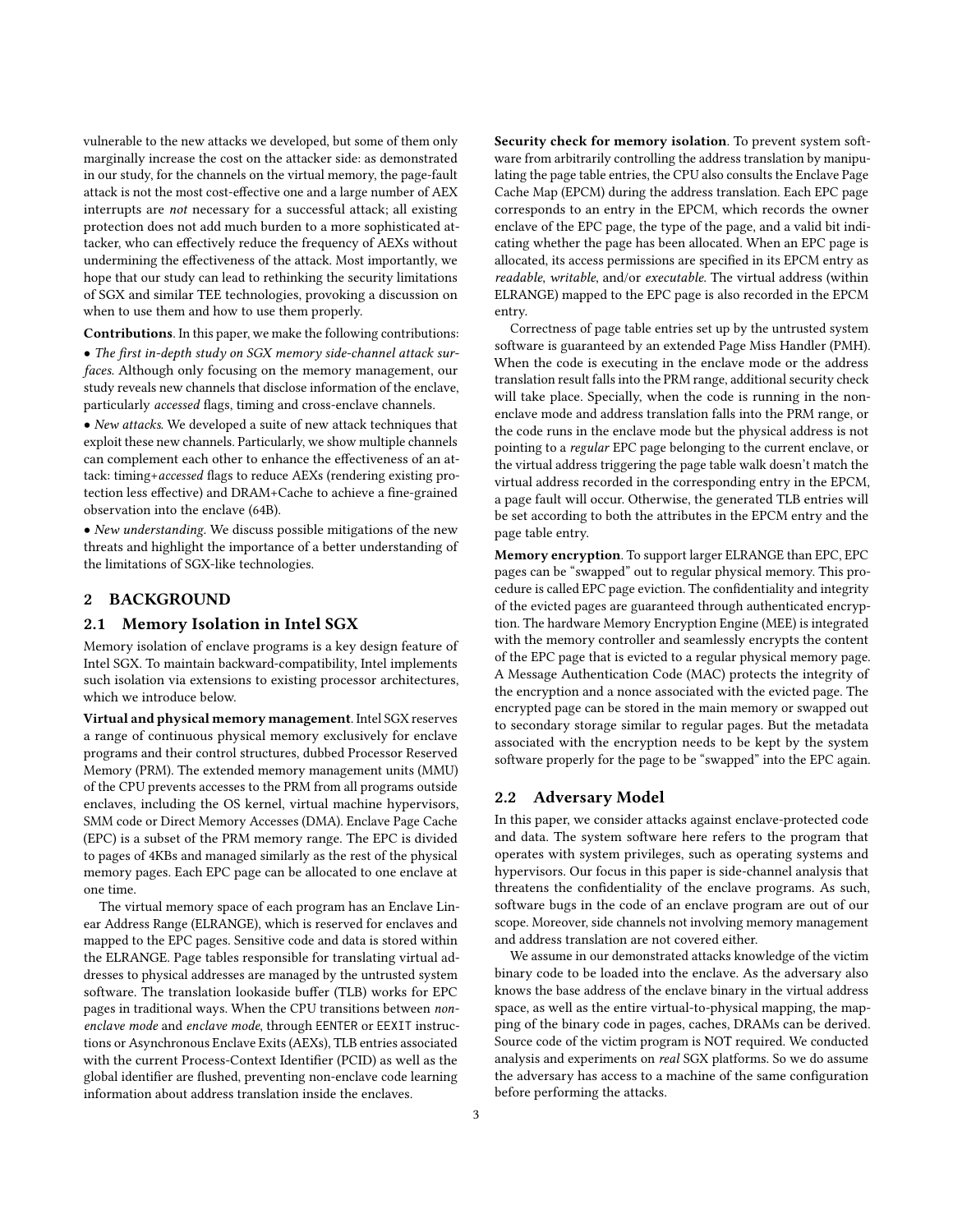# 3 UNDERSTANDING ATTACK SURFACES

In this section, we explore side-channel attack surfaces in SGX memory management, through an in-depth study of attack vectors (shared resources that allow interference of the execution inside enclaves), followed by an analysis of individual vectors, in terms of the way they can be exploited and effectiveness of the attacks.

# 3.1 Attack Vectors

A memory reference in the modern Intel CPU architectures involves a sequence of micro-operations: the virtual address generated by the program is translated into the physical address, by first consulting a set of address translation caches (e.g., TLBs and various pagingstructure caches) and then walking through the page tables in the memory. The resulting physical address is then used to access the cache (e.g., L1, L2, L3) and DRAM to complete the memory reference. Here, we discuss memory side-channel attack vectors in each of these steps.

Address Translation Caches. Address translation caches are hardware caches that facilitate address translation, including TLBs and various paging-structure caches. TLB is a multi-level set-associative hardware cache that temporarily stores the translation from virtual page numbers to physical page numbers. Specially, the virtual address is first divided into three components: TLB tag bits, TLB-index bits, and page-offset bits. The TLB-index bits are used to index a set-associative TLB and the TLB-tag bits are used to match the tags in each of the TLB entries of the searched TLB set. Similar to L1 caches, the L1 TLB for data and instructions are split into dTLB and iTLB. An L2 TLB, typically larger and unified, will be searched upon L1 TLB misses. Recent Intel processors allow selectively flushing TLB entries at context switch. This is enabled by the Process-Context Identifier (PCID) field in the TLB entries to avoid flushing the entries that will be used again. If both levels of TLBs miss, a page table walk will be initiated. The virtual page number is divided into, according to Intel's terminology, PML4 bits, PDPTE bits, PDE bits, and PTE bits, each of which is responsible for indexing one level of page tables in the main memory. Due to the long latency of page-table walks, if the processor is also equipped with paging structure caches, such as PML4 cache, PDPTE cache, PDE cache, these hardware caches will also be searched to accelerate the page-table walk. The PTEs can be first searched in the cache hierarchy before the memory access [\[11\]](#page-12-5).

VECTOR 1. Shared TLBs and paging-structure caches under HyperThreading.

When HyperThreading  $(HT)^1$  $(HT)^1$  is enabled, code running in the enclave mode may share the same set of TLBs and paging-structure caches with code running in non-enclave mode. Therefore, the enclave code's use of such resources will interfere with that of the non-enclave code, creating side channels. This attack vector is utilized to clear the TLB entries in the HT-SPM attack (Section [4.1\)](#page-5-0).

VECTOR 2. Flushing selected entries in TLB and paging-structure caches at AEX.

According to recent versions of Intel Software Developer's Manual [\[3\]](#page-12-6), entering and leaving the enclave mode will flush entries in TLB and paging-structure caches that are associated with the

<span id="page-3-0"></span>

<span id="page-3-1"></span>

|   |  | ົ | -8     | 65   |             | $-3$ 2 $\pm$ |   |     |
|---|--|---|--------|------|-------------|--------------|---|-----|
| L |  |   | $\sim$ | n II | $\sim$<br>◡ | 1W           | R | I n |

Figure 1: Page table entries.

current PCID. As such, it enables an adversary from a different process context to infer the flushed entries at context switch. This is possible even on processors without HT. However, we were not able to confirm this attack vector on the machines we had (i.e., Skylake i7-6700). We conjecture that this is because our Skylake i7- 6700 follows the specification in an older version of Intel Software Developer's Manual [\[4\]](#page-12-7), which states all entries will be flushed regardless of the process context. Nevertheless, we believe this attack vector could be present in future processors.

VECTOR 3. Referenced PTEs are cached as data.

Beside paging-structure caches, referenced PTEs will also be cached as regular data [\[11\]](#page-12-5). This artifact enables a new attack vector: by exploiting the FLUSH+RELOAD side channel on the monitored PTEs, the adversary can perform a cross-core attack to trace the page-level memory access pattern of the enclave code. This attack vector presents a timing-channel version of the sneaky page monitoring attack we describe in Section [4.](#page-5-1) We will discuss its implication in Section [6.](#page-10-0)

Page tables. Page tables are multi-level data structures stored in main memory, serving address translation. Every page-table walk involves multiple memory accesses. Different from regular memory accesses, page-table lookups are triggered by the micro-code of the processor direction, without involving the re-ordering buffer [\[11\]](#page-12-5). The entry of each level stores the pointer to (i.e., physical address of) the memory page that contains the next level of the page table. The structure of a PTE is shown in Figure [1.](#page-3-1) Specially, bit 0 is present flag, indicating whether a physical page has been mapped to the virtual page; bit 5 is accessed flag, which is set by the processor every time the page-table walk leads to the reference of this page table entry; bit 6 is dirty flag, which is set when the corresponding page has been updated. Page frame reclaiming algorithms rely on the dirty flag to make frame reclamation decisions.

As the page tables are located inside the OS kernel and controlled by the untrusted system software, they can be manipulated to attack enclaves. However, as mentioned earlier, because the EPC page permission is also protected by EPCM, malicious system software cannot arbitrarily manipulate the EPC pages to compromise its integrity and confidentiality. However, it has been shown in previous work [\[43\]](#page-13-0) that by clearing the present flag in the corresponding PTEs, the malicious system software can collect traces of page accesses from the enclave programs, inferring secret-dependent control flows or data flows. Nevertheless, setting present flag is not the only attack vector against enclave programs.

VECTOR 4. Updates of the accessed flags in enclave mode.

When the page-table walk results in a reference of the PTE, the accessed flag of the entry will be set to 1. As such, code run in non-enclave mode will be able to detect the page table updates and learn that the corresponding EPC page has just been visited by the enclave code. However, page-table walk will also update TLB entries, so that future references to the same page will not update the accessed flags in PTEs, until the TLB entries are evicted by other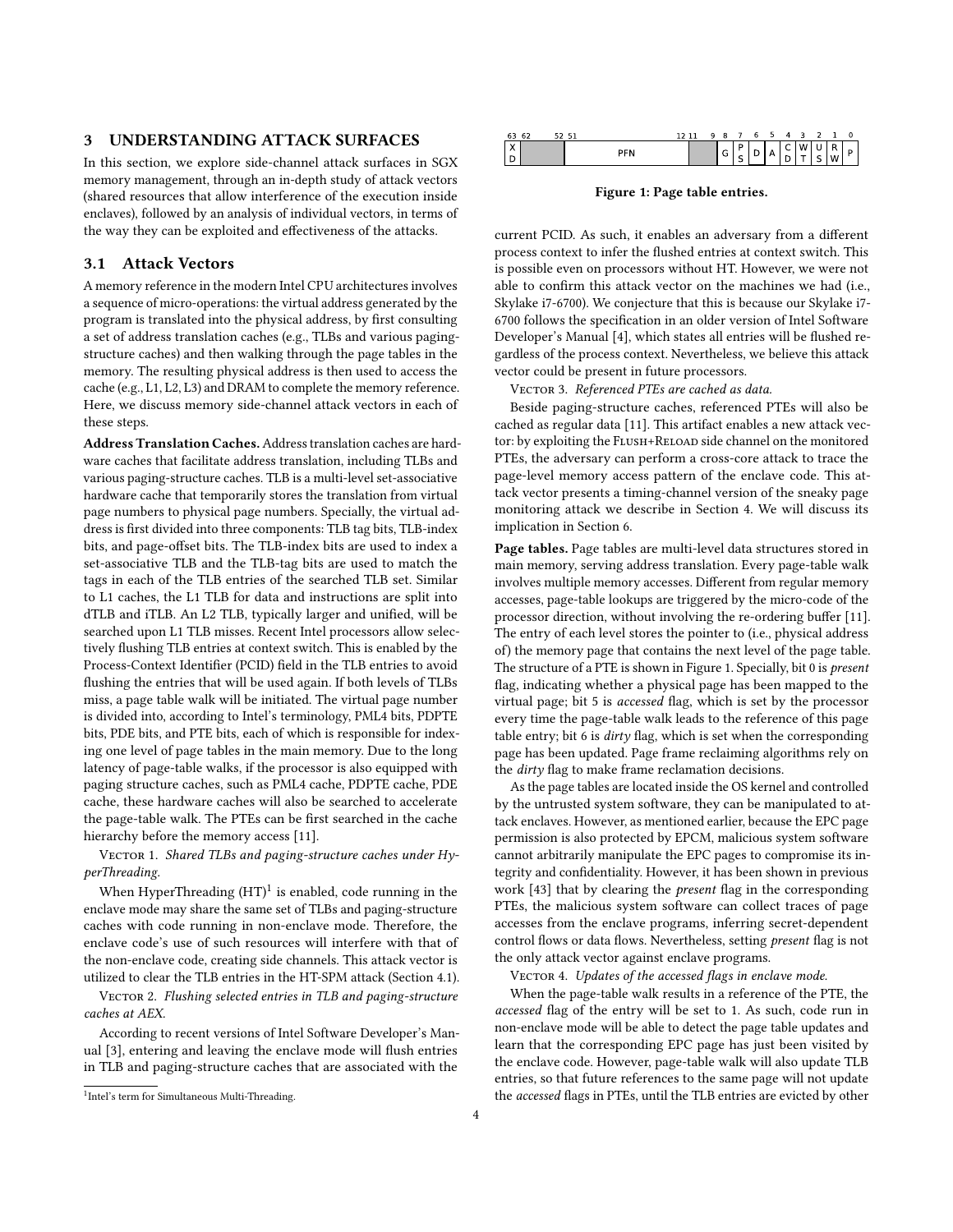address translation activities. We exploit this attack vector in our SPM attacks in Section [4.](#page-5-1)

VECTOR 5. Updates of the dirty flags in enclave mode.

Similar to accessed flags, the dirty flag will be updated when the corresponding EPC page is modified by the enclave program. This artifact can be exploited to detect memory writes to a new page. The new side-channel attack vector will enable the adversary to monitor secret-dependent memory writes, potentially a finergrained inference attack than memory access tracking.

#### VECTOR 6. Page faults triggered in enclave mode.

In addition to the present flag, a few other bits in the PTEs can be exploited to trigger page faults. For example, on a x86-64 processor, bit M to bit 51 are reserved bits which when set will trigger page fault upon address translation. Here bit  $M-1$  is the highest bit of the physical address on the machine. The NX flag, when set, will force page faults when instructions are fetched from the corresponding EPC page.

Cache and memory hierarchy. Once the virtual address is translated into the physical address, the memory reference will be served from the cache and memory hierarchy. Both are temporary storage that only hold data when the power is on. On the top of the hierarchy is the separate L1 data and instruction caches, the next level is the unified L2 cache dedicated to one CPU core, then L3 cache shared by all cores of the CPU package, then the main memory. Caches are typically built on Static Random-Access Memory (SRAM) and the main memory on Dynamic Random-Access Memory (DRAM). The upper level storage tends to be smaller, faster and more expensive, while the lower level storage is usually larger, slower and a lot cheaper. Memory fetch goes through each level from top to bottom; misses in the upper level will lead to accesses to the next level. Data or code fetched from lower levels usually update entries in the upper level in order to speed up future references.

The main memory is generally organized in multiple memory channels, handled by memory controllers. One memory channel is physically partitioned into multiple DIMMs (Dual In-line Memory Module), each with one or two ranks. Each rank has several DRAM chips (e.g., 8 or 16), and is also partitioned into multiple banks. A bank carries the memory arrays organized in rows and each of the rows typically has a size of 8KB, shared by multiple 4KB memory pages since one page tends to span over multiple rows. Also on the bank is a row buffer that keeps the most recently accessed row. Every memory read will load the entire row into the row buffer before the memory request is served. As such, accesses to the DRAM row already in the row buffer are much faster.

## VECTOR 7. CPU caches are shared between code in enclave and non-enclave mode.

SGX does not protect enclave against cache side-channel attacks. Therefore, all levels of caches are shared between code in enclave mode and non-enclave mode, similar to cross-process and cross-VM cache sharing that are well-known side-channel attack vectors. Therefore, all known cache side-channel attacks, including those on L1 data cache, L1 instruction cache, and L3 cache, all apply to the enclave settings. We empirically confirmed such threats (Section [5.1\)](#page-8-0).

VECTOR 8. The entire memory hierarchy, including memory controllers, channels, DIMMs, DRAM ranks and banks (including row buffers), are shared between code in enclave and non-enclave mode.

Similar to cache sharing, DRAM modules are shared by all processes running in the computer systems. Therefore, it is unavoidable to have enclave code and non-enclave code accessing memory stored in the same DRAM bank. The DRAM row buffer can be served as a side-channel attack vector: when the target program makes a memory reference, the corresponding DRAM row will be loaded into the row buffer of the bank; the adversary can compare the row-access time to detect whether a specific row has just been visited, so as to infer the target's memory access. This artifact has been exploited in DRAMA attacks [\[36\]](#page-13-4). In Section [5,](#page-8-1) we show that after key technical challenges are addressed, such attacks can also succeed on enclave programs. Other shared memory hierarchy can also create contention between enclave and non-enclave code, causing interference that may lead to covert channels [\[27\]](#page-13-5).

#### 3.2 Characterizing Memory Vectors

Here we characterize the aforementioned memory side-channels in three dimensions:

Spatial granularity. This concept describes the smallest unit of information directly observable to the adversary during a memory side-channel attack. Specifically, it measures the size of the address space one side-channel observation could not reveal. For example, the spatial granularity of the page-fault attack is 4KB, indicating that every fault enables the adversary to see one memory page (4096 bytes) being touched, though the exact address visited is not directly disclosed.

Temporal observability. Given a spatial granularity level, even though the adversary cannot directly see what happens inside the smallest information unit, still there can be timing signals generated during the execution of the target program to help distinguish different accesses made by the program within the unit. For example, the duration for a program to stay on a page indicates, indirectly, whether a single memory or multiple accesses occur. A side-channel is said to have this property if the timing is measured and used to refine the observations in the attack.

Side effects. We use this concept to characterize observable anomalies caused by a memory side-channel attack, which could be employed to detect the attack. An example is AEX, which is frequently invoked by the page-fault attack. Another side effect is the slowdown of the execution. Since the primary approach to conducting a side-channel attack is to cause contention in memory resource, such as the flush of caches, TLBs, paging structure caches, DRAM row buffers, etc., overheads will be introduced to the runtime performance of the enclave code. AEXs also contribute to the performance overhead. For example, the original page-fault attacks are reported to make the target program run one or two orders of magnitude slower. This level of slowdown is easy to get noticed. Frequent AEXs are also detectable using approaches proposed by Chen et al. [\[15\]](#page-12-4), as the execution time between two basic blocks can be much longer.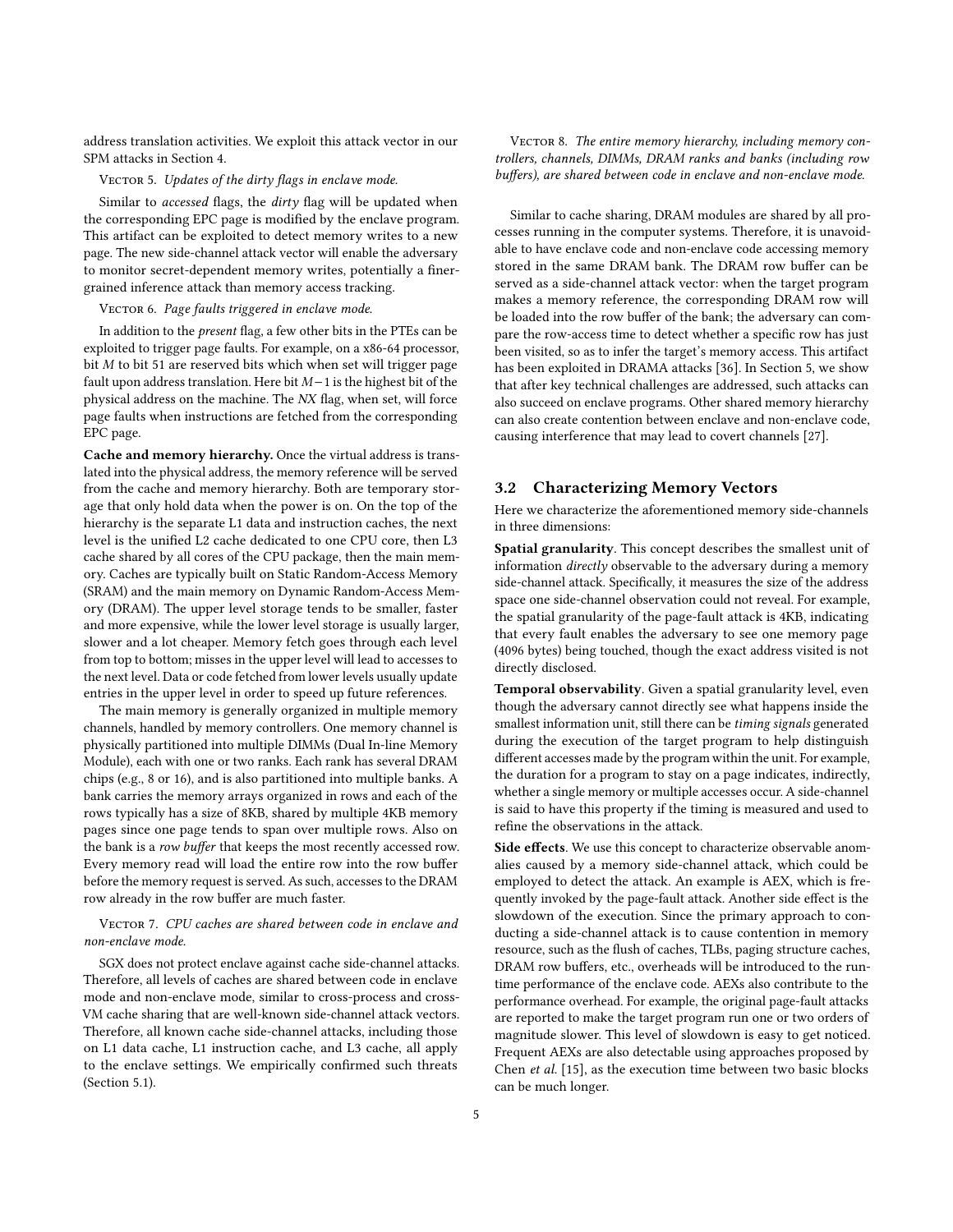<span id="page-5-2"></span>

Figure 2: Basic SPM attack.

# <span id="page-5-1"></span>4 REDUCING SIDE EFFECTS WITH SNEAKY PAGE MONITORING ATTACKS

To attack the virtual memory, a page-fault side-channel attacker first restricts access to all pages, which induces page faults whenever the enclave process touches any of these pages, thereby generating a sequence of its page visits. A problem here is that this approach is heavyweight, causing an interrupt for each page access. This often leads to a performance slowdown by one or two orders of magnitude [\[43\]](#page-13-0). As a result, such an attack could be detected by looking at its extremely high frequency of page faults (i.e., AEXs) and anomalously low performance observed from the remote. All existing solutions, except those requiring hardware changes, are either leveraging interrupts or trying to remove the page trace of a program (e.g., putting all the code on one page). Little has been done to question whether such defense is sufficient.

To show that excessive AEXs are not the necessary condition to conducting memory side-channel attack, in this section, we elaborate sneaky page monitoring (SPM), a new paging attack that can achieve comparable effectiveness with much less frequent AEXs.

## 4.1 The Three SPM Attacks (Vector 4)

In this section, we introduce three types of SPM attacks, which monitor the page table entries and exploit different techniques to flush TLBs.

B-SPM: Accessed Flags Monitoring. The SPM attack manipulates and monitors the accessed flags on the pages of an enclave process to identify its execution trace. Specifically, we run a systemlevel attack process outside an enclave to repeatedly inspect each page table entry's accessed flag, record when it is set (from 0 to 1) and reset it once this happens. The page-access trace recovered in this way is a sequence of page sets, each of which is a group of pages visited (with their accessed flags set to 1) between two consecutive inspections. This attack is lightweight since it does not need any AEX to observe the pages first time when they are visited.

However, as mentioned earlier, after a virtual address is translated, its page number is automatically added to a TLB. As a result, the accessed flag of that page will not be set again when the page is visited later. To force the processor to access the PTE (and update the flag), the attacker has to invalidate the TLB entry proactively. The simplest way to do so is by generating an inter-processor interrupt (IPI) from a different CPU core to trigger a TLB shootdown, which causes an AEX from the enclave, resulting in flushing of

<span id="page-5-0"></span>

Figure 3: An example of secret-dependent branch leaking timing information.

all TLB entries of the current PCID. Figure [2](#page-5-2) illustrates this attack, which we call basic SPM or B-SPM.

This B-SPM attack still involves interrupts but is already much more lightweight than the page-fault attack: TLB shootdowns are typically less expensive than page faults; more importantly, B-SPM only triggers interrupts when visiting the same page needs to be observed again, while the latter needs to trigger an interrupt for every (new) page access.

In terms of accuracy, the page-fault attack tends to have a finergrained observation while B-SPM attack cannot differentiate the visiting order of two pages that are spotted during the same round of inspections. However B-SPM attack strives for a balance between the interrupt rate and attack resolutions.

T-SPM: Timing enhancement. When repeated visits to same pages become a salient feature for an input, the basic SPM needs to issue more TLB shootdowns in order to observe the feature, making the attack observable to the existing protections that detect the anomalous interrupt rate [\[15,](#page-12-4) [38\]](#page-13-3). Figure [3](#page-5-0) illustrates an example, in which the secret-dependent code resides in the same page, except that the execution on one condition involves a loop while that on the other does not, leading to different execution time. In this case, TLB shootdowns during the execution of the loop are required to distinguish two branches using page visit traces (i.e. number of page visits). To reduce the number of the interrupts, we leverage a timing channel to enhance SPM, making it stealthier. Specifically, given a code fragment with a unique entry page  $\alpha$  and a unique exit page  $\beta$ , together with multiple input-dependent paths between the two points on different pages, our timing-enhanced SPM (called T-SPM) continuously monitors  $\alpha$  and  $\beta$ , measuring the execution time between these two points, and once the *accessed* flag of  $\beta$  is found to be set, flushes the TLB and resets the accessed flags for both PTEs. The timing recorded is then used to infer the input of the code fragment.

This simple approach avoids all the interrupts between  $\alpha$  and  $\beta$ , but still reveals the possible execution path connecting them. In the extreme case, when all other code stays on the same page, as proposed by the prior research [\[39\]](#page-13-1) to defend against pagefault attacks, T-SPM can still infer sensitive information when the operations on them take different time to complete.

HT-SPM: TLB Flushing through HyperThreading. Further we found that when HyperThreading is turned on for a processor, we can clear up the TLBs without issuing TLB shootdowns, which renders all existing interrupt-based protection ineffective. Hyper-Threading runs two virtual cores on a physical core to handle the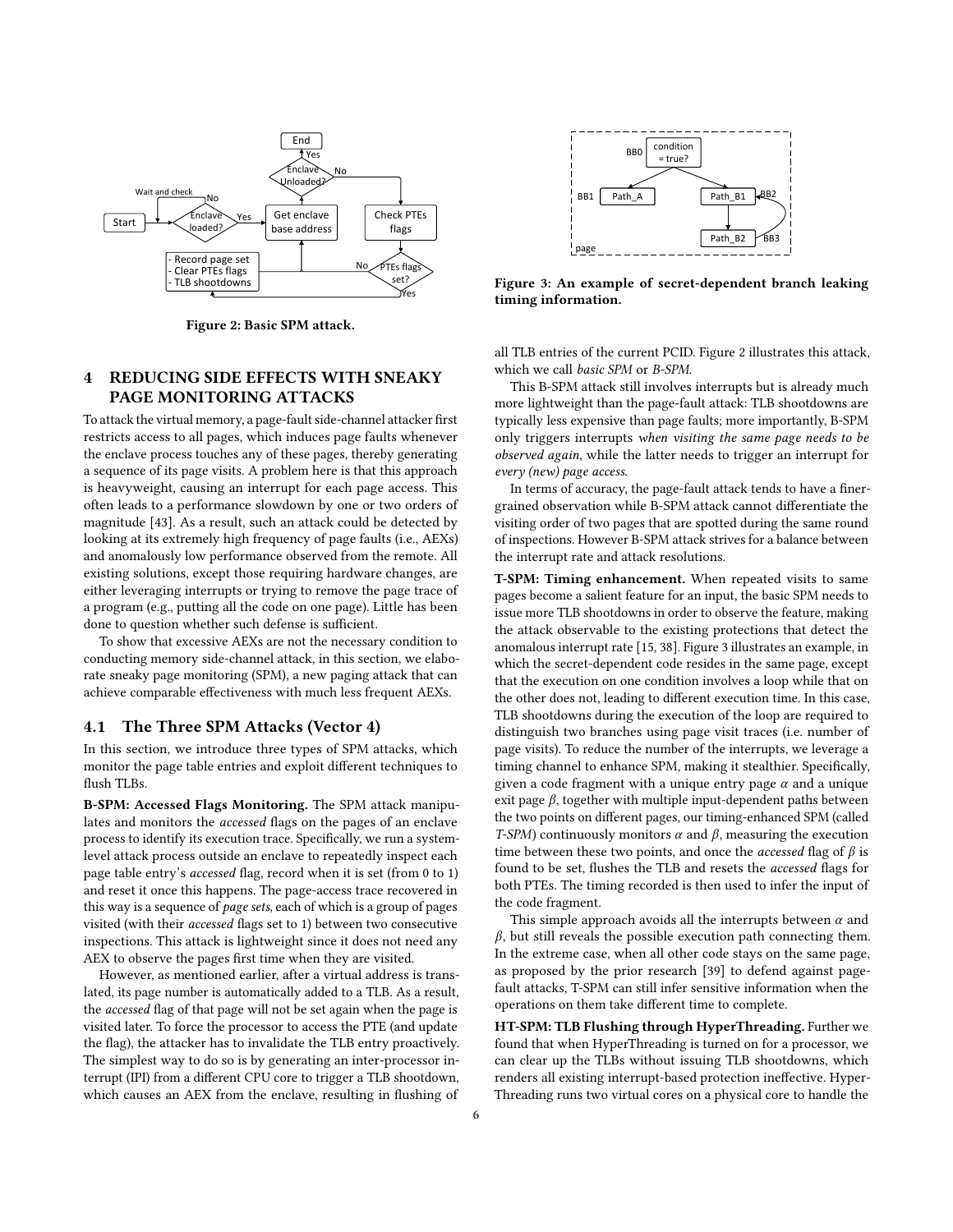<span id="page-6-0"></span>Table 1: Configuration of the testbed, available per logical core when HyperThreading is enabled.

|                      | <b>Size</b>  | $Sets \times Ways$                                                 |
|----------------------|--------------|--------------------------------------------------------------------|
| iTLB                 | 64           | $8 \times 8$                                                       |
| <b>dTLB</b>          | 64           | $16 \times 4$                                                      |
| $L2$ TLB             | 1536         | $128 \times 12$                                                    |
| iCache               | 32KB         | $64 \times 8$                                                      |
| dCache               | 32KB         | $64 \times 8$                                                      |
| L <sub>2</sub> Cache | 256KB        | $1024 \times 4$                                                    |
| <b>L3 Cache</b>      | 8MB          | $8192 \times 16$                                                   |
|                      | <b>Size</b>  | Channel $\times$ DIMMs $\times$ Ranks $\times$ Banks $\times$ Rows |
| <b>DRAM</b>          | $8GB\times2$ | $2 \times 1 \times 2 \times 16 \times 2^{15}$                      |

workloads from two different OS processes. This resource-sharing is transparent to the OS and therefore does not trigger any interrupt. The processes running on the two virtual cores share some of the TLBs, which allows the attacker to remove some TLB entries outside the enclave, without causing any interrupts. As a result, in the presence of HyperThreading, we can run an attack process together with an enclave process, to continuously probe the virtual addresses in conflict with the TLB entries the latter uses, in an attempt to evict these entries and force the victim process to walk its page tables. Using this technique, which we call HT-SPM, we can remove most or even eliminate the interrupts during an attack.

## 4.2 Evaluation of Effectiveness

Our analysis was performed on an Dell Optiplex 7040 with a Skylake i7-6700 processor and 4 physical cores, with 16GB memory. The configuration of the cache and memory hierarchy is shown in Table [1.](#page-6-0) It runs Ubuntu 16.04 with kernel version 4.2.8. During our experiments, we patched the OS when necessary to facilitate the attacks, as an OS-level adversary would do. We used the latest Graphene-SGX Library OS [\[5,](#page-12-8) [41\]](#page-13-6) compiled using GCC 5.4.0 with default compiling options to port unmodified libraries.

B-SPM on Hunspell. Hunspell is a popular spell checking tool used by software packages like Apple's OS X and Google Chrome. It stores a dictionary in a hash table, which uses linked lists to link the words with the same hash values. Each linked list spans across multiple pages, so searching for a word often generates a unique page-visit sequence. Prior study [\[43\]](#page-13-0) shows that by monitoring page faults, the attacker outside an enclave can fingerprint the dictionary lookup function inside the enclave, and further determine the word being checked from the sequence of accessing different data pages (for storing the dictionary). In our research, we evaluated B-SPM on Hunspell 1.3.3 and found that the invocation of its spell function (looking up for one word) can be determined by the access of a specific page, which can be reliably identified at the inspection rate (for an attack process running on a separate core) of once per 184 CPU cycles. For simplicity, our attack process issues a TLB shootdown once the function invocation is discovered. In the interrupt, the process inspects the PTEs of pages being monitored to identify the searched word and resets their accessed flags, and then monitors the occurrence of the next function invocation. This approach identifies all the iterative lookups for multiple words.

Like the prior research [\[43\]](#page-13-0), we also evaluated our attack using the en\_US Hunspell dictionary, as illustrated in Table [2.](#page-6-1) To compare with the page-fault attack, we re-implemented it and ran it against

<span id="page-6-1"></span>Table 2: Words distribution in the en\_US Hunspell dictionary.

| group size   | Page-fault based |          | Accessed-flag based |       |  |
|--------------|------------------|----------|---------------------|-------|--|
|              | words            | $\%$     | words               | %     |  |
| 1            | 51599            | 83.05    | 45649               | 73.47 |  |
| $\mathbf{2}$ | 7586             | 12.21    | 8524                | 13.72 |  |
| 3            | 2073             | 3.34     | 3027                | 4.87  |  |
| 4            | 568              | 0.91     | 1596                | 2.57  |  |
| 5            | 200              | 0.32     | 980                 | 1.58  |  |
| 6            | 60               | 0.10     | 810                 | 1.30  |  |
| 7            | 35               | 0.06     | 476                 | 0.77  |  |
| 8            | 8                | 0.01     | 448                 | 0.72  |  |
| 9            | $\Omega$         | O        | 306                 | 0.49  |  |
| 10           |                  | $\Omega$ | 140                 | 0.23  |  |
| >10          |                  |          | 173                 | 0.28  |  |

<span id="page-6-2"></span>Table 3: Features used in Freetype experiment.

| trigger page             | 0x0005B000         |
|--------------------------|--------------------|
|                          | 0005B000, 0005B000 |
|                          | 0005B000, 00065000 |
| $\alpha$ - $\beta$ pairs | 0005B000, 0005E000 |
|                          | 00065000, 00022000 |
|                          | 0005E000, 00018000 |

the same data-set, whose results are shown in Table [2.](#page-6-1) As we can see here, the effectiveness of B-SPM is in line with that of the known attack: e.g., the percentage of the uniquely-identifiable words (i.e., group size 1) is 73.47% in our attack, a little below 83.05% observed in the page-fault attack; more than 92% of the words are in group size less than or equal to 3, compared with 98.6% in the page-fault attack. When it comes to performance, however, B-SPM runs much faster: for 62,129 word look-ups it slowed down the original program by a factor of 5.1×, while the existing attack incurred an overhead of 1214.9×. Note that the prior research reports a slowdown of 25.1× for 39,719 word look-ups over the SGX emulator [\[43\]](#page-13-0). In our study, however, we ran both experiments on the real SGX platform.

T-SPM on FreeType. FreeType is a font library that converts text content (the input) into images, which has been used by Linux, Android and iOS and other software packages. In our research, we ran T-SPM on its TrueType font rendering function, as did in the prior study [\[43\]](#page-13-0). The function, TT\_load\_Glyph, takes a letter's glyph as its input to construct its bitmap. The prior study fingerprints the start and the end of the function, and selects a set of pages in-between and uses the number of page faults observed on these pages to determine the letter being rendered. In our research, we utilize a trigger page to identify the execution of the TT\_load\_Glyph function and then within the function, select 5 different  $\alpha$ - $\beta$  pairs along its control-flow graph as features for identifying the 26 alphabet and the space between words (see Table [3\)](#page-6-2). Each feature, the timing between its  $\alpha$  and  $\beta$  points, can separate some of these 27 letters from others. Collectively, they form a feature vector over which we run a Random Forest Classifier (with number of estimators set as 400) to classify an observed execution of TT\_load\_Glyph into one of these letters.

We ran our experiment on FreeType 2.5.3 within an enclave and collected 250 samples of a 1000 character paragraph from the book The Princess and the Goblin as a training set for the Random Forest Classifier. Then we tested on a 1000 character paragraph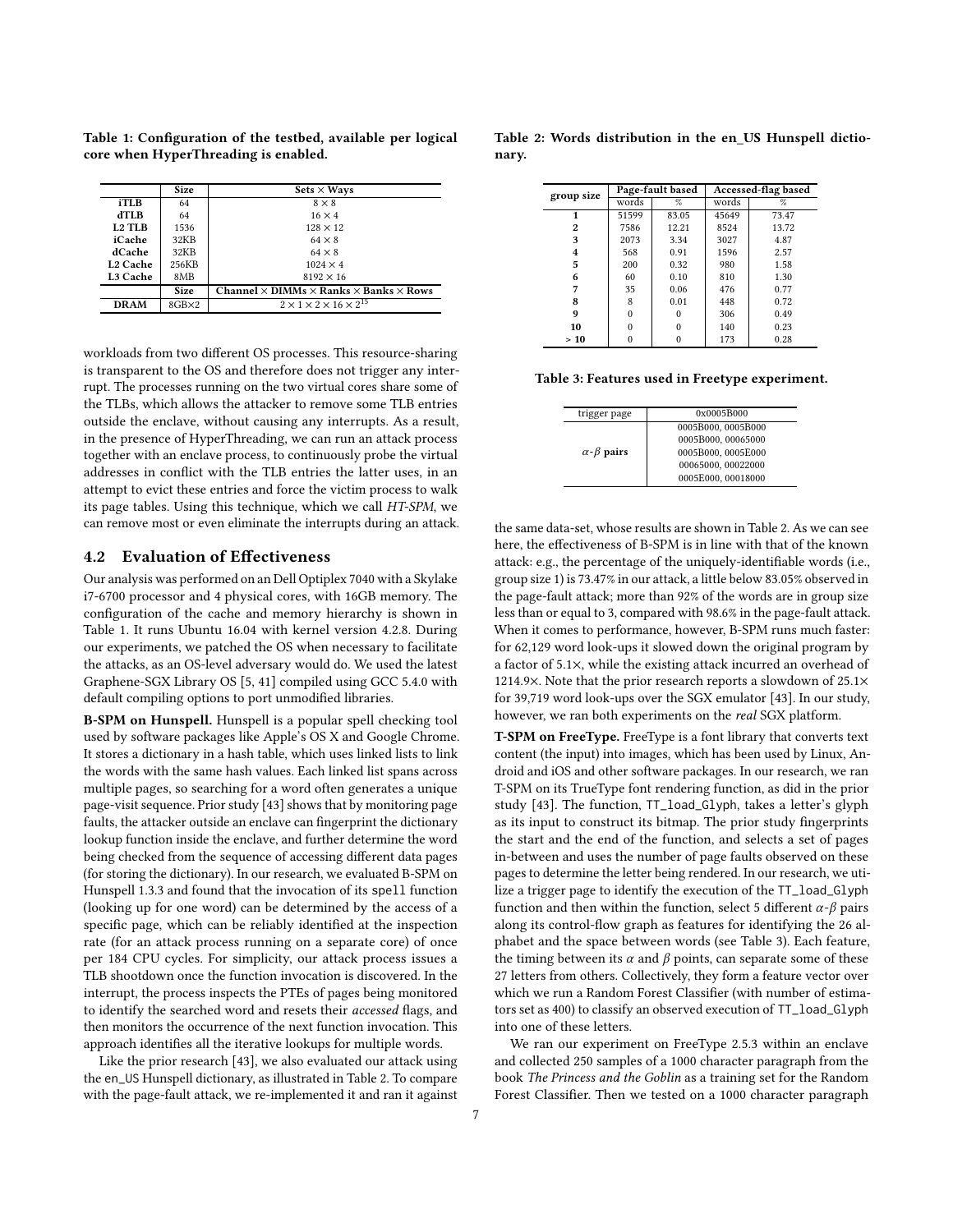<span id="page-7-1"></span>Table 4: T-SPM attack on Freetype 2.5.3: for example, we achieved a precision of 69.90% over a coverage of 100% characters.

| coverage  | 100%   | 88.17% | 75.62% | 69.14% | 57.35% |
|-----------|--------|--------|--------|--------|--------|
| precision | 69.90% | 75.25% | 80.66% | 84.45% | 89.94% |

from The Wonderful Wizard of Oz, as is used in the prior study [\[43\]](#page-13-0). Based upon the timing vectors observed in the experiments (with an inspection rate of once per 482 cycles), our classifier correctly identified 57.35% of the characters with a precision of 89.94% and 100% of the characters with a precision of 69.90% (see Table [4\)](#page-7-1). Particularly, all space characters were correctly identified with no false positives. 72.14% of the words were correctly recovered by running a dictionary spelling check. Compared with the page-fault attack, which captured 100% of the words, T-SPM is less accurate but much more efficient: it incurred an overhead of 16%, while our re-implemented page-fault attack caused the program to slow down by a factor of 252×.

HT-SPM on Hunspell. As an example, we ran HT-SPM on Hunspell, in a scenario when a set of words were queried on the dictionary. We conducted the experiments on the Intel Skylake i7-6700 processor, which is characterized by multi-level TLBs (see Table [1\)](#page-6-0). The experiments show that the dTLB and L2 TLB are fully shared across logical cores. Our attack process includes 6 threads: 2 cleaners operating on the same physical core as the Hunspell process in the enclave for evicting its TLB entries and 4 collectors for inspecting the accessed flags of memory pages. The cleaners probed all 64 and 1536 entries of the dTLB and L2 TLB every 4978 cycles and the collectors inspected the PTEs once every 128 cycles. In the experiment, we let Hunspell check 100 words inside the enclave, with the attack process running outside. The collectors, once seeing the fingerprint of the spell function, continuously gathered traces for data-page visits, from which we successfully recovered the exact page visit set for 88 words. The attack incurred a slowdown of 39.1% and did not fire a single TLB shootdown.

## <span id="page-7-0"></span>4.3 Silent Attacks on EdDSA

To understand the stealthiness of different attacks, in terms of their AEX frequency (which are used by the prior research to detect page side-channel attacks [\[15,](#page-12-4) [38\]](#page-13-3)), we ran the page-fault attack, B-SPM and T-SPM against the latest version of Libgcrypt (v1.7.6) to recover the EdDSA session keys[2](#page-7-2) . Edwards-curve Digital Signature Algorithm (EdDSA) [\[13\]](#page-12-9) is a high-speed high-security digital signature scheme over twisted Edwards curves. The security of EdDSA is based on the difficulty of the well-known elliptic curve discrete logarithm problem: given points P and Q on a curve to find an integer a, if it exists, such that  $Q = aP$ . Provided the security parameters b and a cryptographic hash function H producing <sup>2</sup>b-bit output, an EdDSA secret is a *b*-bit string *k*, and  $a = H(k)$  is also private. The corresponding public key is  $A = sB$ , with B the base point and s the least significant  $b$  bits of  $a$ . Let  $r$  be the private session key, the signature of a message M under k is a 2b-bit string  $(R, S)$ , where  $R = rB$  and  $S = (r + H(R, A, M)a)$  mod l. It can be seen that if r

<span id="page-7-2"></span>

<span id="page-7-3"></span>

|                | 1 void                                                    |
|----------------|-----------------------------------------------------------|
|                | 2 _gcry_mpi_ec_mul_point (mpi_point_t result,             |
| 3              | gcry_mpi_t scalar, mpi_point_t point,                     |
| $\overline{4}$ | $mpi_ec_t$ ctx) {                                         |
| 5              | if (ctx->model == MPI_EC_EDWARDS                          |
| 6              | (ctx->model == MPI_EC_WEIERSTRASS                         |
| $\overline{7}$ | && mpi_is_secure (scalar))) {                             |
| 8              | if (mpi_is_secure (scalar)) {                             |
| 9              | /* If SCALAR is in secure memory we assume that it is the |
|                | secret key we use constant time operation. */             |
| 10             | .                                                         |
| 11             | Y                                                         |
| 12             | else {                                                    |
| 13             | for (j=nbits-1; j >= 0; j--) {                            |
| 14             | _gcry_mpi_ec_dup_point (result, result, ctx);             |
| 15             | if (mpi_test_bit (scalar, j))                             |
| 16             | _gcry_mpi_ec_add_points (result, result, point, ctx);     |
| 17             | 7                                                         |
| 18             | }                                                         |
| 19             | return;                                                   |
| 20             | }                                                         |
| $21$ }         |                                                           |

Figure 4: Scalar point multiplication for ECC.

<span id="page-7-4"></span>Table 5: Attack summary on EdDSA (Libgcrypt 1.7.5). A normal execution of EdDSA signature without attack also incurs over 1500 AEXs.

|                     | <b>Monitored pages</b>                             | <b>Number of AEXs</b> |
|---------------------|----------------------------------------------------|-----------------------|
| Page fault attack   | 000E7000, 000E8000<br>000F0000, 000F1000           | 71,000                |
| <b>B-SPM</b> attack | 000EF000 (trigger page)<br>000E9000, 000F0000      | 33,000                |
| <b>T-SPM</b> attack | 000F0000 (trigger page)<br>000F1000 (trigger page) | 1,300                 |

is disclosed, assuming  $H(R, A, M)$  mod  $l \neq 0$ , the long-term secret key *a* can be directly obtained as  $a = (S - r)/H(R, A, M) \text{ mod } l$ .

Figure [4](#page-7-3) presents the main function for ECC scalar point multiplication. Although Libgcrypt provides side-channel protection by tagging the long-term private key as "secure memory", we found that it does not protect the secret session key. As a result, the nonhardened branch of line 13-17 is always taken while generating the message signature. Then the secret-dependent  $if$ -branch can leak out session key information. We present our evaluation results using page fault attack, B-SPM and T-SPM respectively, as follows:

Page-fault attacks. During an offline analysis, we generated the sub-function call traces for both \_gcry\_mpi\_ec\_dup\_point (Line 14 of Figure [4\)](#page-7-3) and \_gcry\_mpi\_ec\_add\_points (Line 16, a necessary condition for bit 1), from which we identified 4 code pages to be monitored, including \_gcry\_mpi\_ec\_mul\_point on one page, \_gcry\_mpi\_ec\_add\_points and \_gcry\_mpi\_ec\_dup\_point on another page, their related functions on the third page and \_gcry\_ mpi\_test\_bit on the last page, whose execution indicates the end of the processing on the current bit. During the attack, we intercepted the page fault handler in our kernel module and restricted accesses to these monitored pages by clearing their present bits. Once a page fault on a monitored page occurred we reset its present bit and recorded the current count of page faults. We found that for key bit 1 and 0, there are 89 and 48 subsequent page visits respectively. In total around 71,000 page faults were triggered to correctly recover all the session key bits.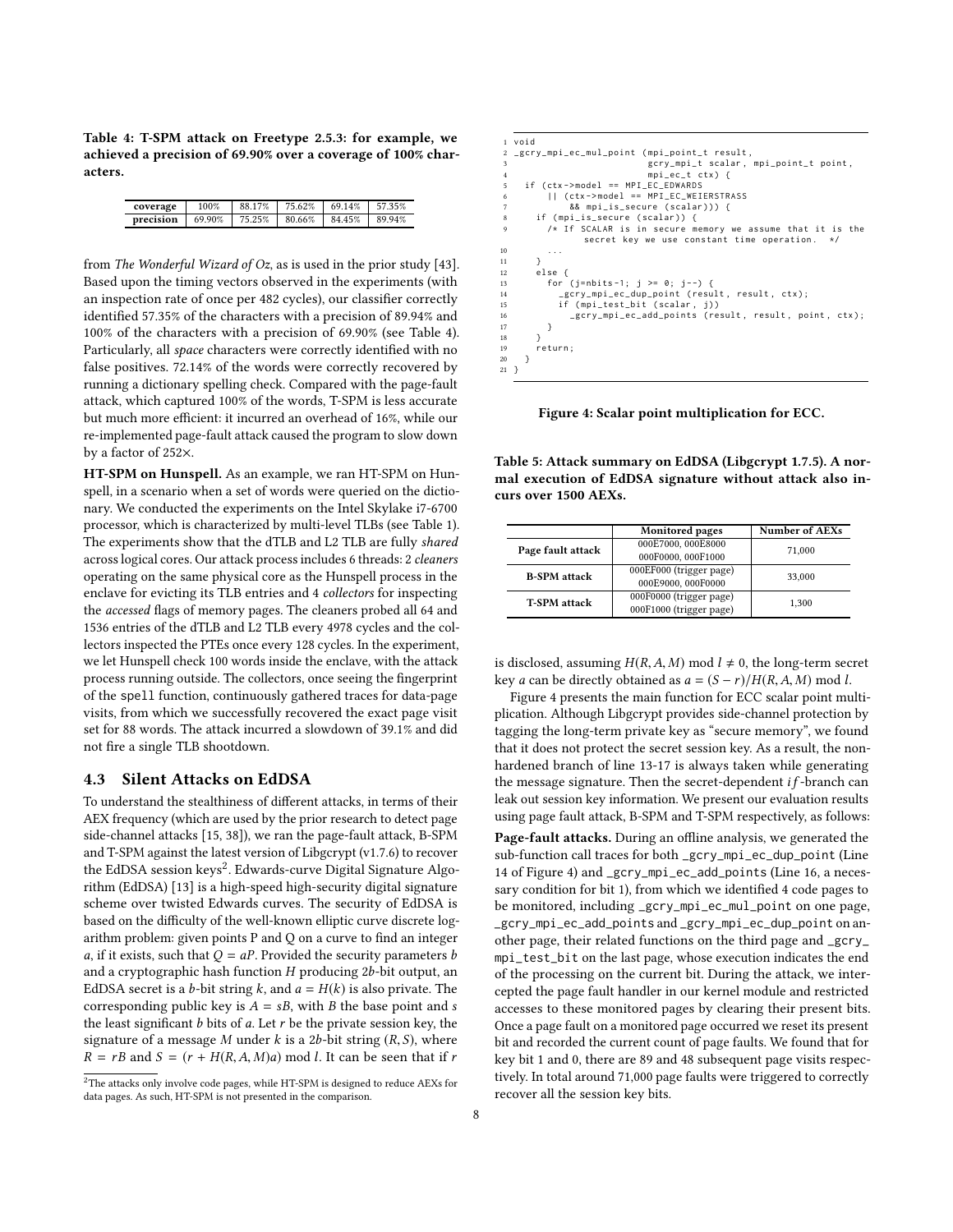B-SPM attacks. We found that the aforementioned code page set is visited for both key bit 1 and 0, if we do not flush the TLB. Therefore, the spying thread needs to interrupt the target enclave thread and clean up the current TLB to get more detailed information about page visits to differentiate the key bit with different values. To reduce the frequency of the interrupts needed, instead of sending IPIs with fixed time interval, the spying thread runs simultaneously with the target thread and monitors a trigger page containing ec\_pow2 and ec\_mul2. Whenever the trigger page is accessed, the spying thread interrupts the target thread to shoot down the TLB, and then identifies whether two other pages in the page set (000E<sup>9000</sup> and 000F0000 in Table [5\)](#page-7-4) are visited between two interrupts. We observed a clear difference in the page traces for key bit 1 and 0 and can recover all key bits during the post-processing phase. In total around 33,000 interrupts were triggered to correctly recover all the session key bits.

T-SPM attacks. To further reduce the AEX frequency, we monitor the 2 pages containing \_gcry\_mpi\_ec\_mul\_point and \_gcry\_ mpi\_ec\_dup\_point/\_gcry\_mpi\_ec\_add\_points respectively and utilize the time between the visits to both pages to find out the value of the current key bit. Specifically, once both of them are found to be accessed, our attack process starts the timer (using rdtsc) but waits for 2000 nanoseconds to ensure that the execution of the target process leaves both pages, before shooting down the TLB and resetting the accessed flags of both pages. The timer stops when both pages are observed again. In this way, only about 2 interrupts are needed for collecting information for each key bit. The recorded timings turn out to be differentiating enough to determine whether\_gcry\_ mpi\_ec\_dup\_point or \_gcry\_mpi\_ec\_add\_points has been executed, around 19,700 cpu cycles for the former and 27,900 cpu cycles for the latter. After all the call traces are gathered, we can figure out that the current key bit is 1 when \_gcry\_mpi\_ec\_add\_points is observed right after \_gcry\_mpi\_ec\_dup\_point, and 0 if only \_gcry\_mpi\_ec\_dup\_point is seen. In total around 1,300 interrupts were triggered to correctly recover all the session key bits.

In summary, we found that these three attacks all are able to recover the full EdDSA session key reliably. Page fault attack triggers a page fault for every page observation and produces about 71,000 AEXs. The B-SPM attack can observe the page visit set between two consecutive inspections. However it still needs to aggressively send IPIs to clear TLB entries to gain timely observation of the pages visited, which produces about 33,000 AEXs. T-SPM attack only issues a TLB shootdown for every invocation of \_gcry\_mpi\_ec\_dup\_point or \_gcry\_mpi\_ec\_add\_points and differentiates between the two functions using timing information. As such, it generates a minimum number of AEXs. We noticed that a normal execution of the EdDSA program also incurs at least 1,500 AEXs. The OS attacker could reduce the number of additional AEXs (e.g., only 1300 AEXs for T-SPM in the demonstrated example) caused by normal page faults and interrupts, and therefore make the T-SPM attack unobservable.

# <span id="page-8-1"></span>5 IMPROVING SPATIAL GRANULARITY WITH CACHE-DRAM ATTACKS

Page-fault side-channel attacks (and also the sneaky page monitoring attacks described in the previous section) only allow attackers

to learn the enclave program's memory access patterns at a page granularity. Therefore, mechanisms that mix sensitive code and data into the same pages have been proposed to defeat such attacks [\[39\]](#page-13-1). Intel also recommends "aligning specific code and data blocks to exist entirely within a single page." [\[7\]](#page-12-2). However, the effectiveness of this defense method is heavily conditioned on the fact that page granularity is the best spatial granularity achievable by the adversary. However, our study suggests it is not the case.

In this section, we demonstrate three attack methods to show that a powerful adversary is able to improve spatial granularity significantly. Particularly, we will demonstrate a cross-enclave Prime+Probe cache attack, a cross-enclave DRAMA attack, and a cache-DRAM attack. Because SGX do not allow memory sharing between enclaves, the Flush+Reload cache attacks that can achieve cache-line granularity cannot be conducted against secure enclaves. However, we show that the cache-DRAM attack is capable of achieving the same level of spatial granularity against enclaves.

## <span id="page-8-0"></span>5.1 Cross-enclave Prime+Probe (Vector 7)

Our exploration starts with a validation of cross-enclave cache Prime+Probe attack. SGX is not designed to deal with cache sidechannel attacks. Therefore, it is expected that known cache attacks also work against SGX enclaves. To confirm this, we ported GnuPG 1.4.13 to Graphene-SGX. The algorithm repeatedly decrypted a ciphertext which was encrypted with a 3,072-bit ElGamal public key, just as the prior work (i.e., [\[30\]](#page-13-7)) did. GnuPG uses Wiener's table to decide subgroup sizes matching field sizes and adds a a 50% margin to the security parameters, consequently a private key of 403 bits is used. In the experiment an attack process monitored when the victim enclave was loaded and determined the physical address of Square-and-Multiply exponentiation. With knowledge of cache slicing and cache set mapping [\[24\]](#page-13-8), the attacker constructed eviction sets mapped to the same cache sets as the target addresses. In our experiment, with the observation of only one ElGamal decryption, we could recover all 403 bits of the private key through a Prime+Probe cache attack with an error rate of 2.3%.

This experiment suggest that Prime+Probe cache attacks can be performed in a cross-enclave scenario, similar to the traditional settings. We note that Prime+Probe attacks achieves a spatial granularity of a cache set, which is 16KB on a processor with a 8196-set LLC (see Table [1](#page-6-0) and Table [7\)](#page-10-1).

## 5.2 Cross-enclave DRAMA (Vector 8)

The DRAMA attack exploits shared DRAM rows to extract sensitive information [\[36\]](#page-13-4). In such an attack, in order to learn whether the victim process has accessed a virtual address  $d$ , the adversary allocates two memory blocks that map to the same DRAM bank, with one sharing the same DRAM row with the physical memory of  $d$ , which we call  $p$ , and the other mapped to a different row on the same bank, which we call  $p'$ . The attack is conducted using the following staps: following steps:

- Access the memory block <math>p'</math>.
- Wait for some victim operations.
- $\bullet$  Measure the access time of memory block  $p.$

A faster memory access to memory block  $p$  suggests the victim process has probably touched memory address  $d$  during its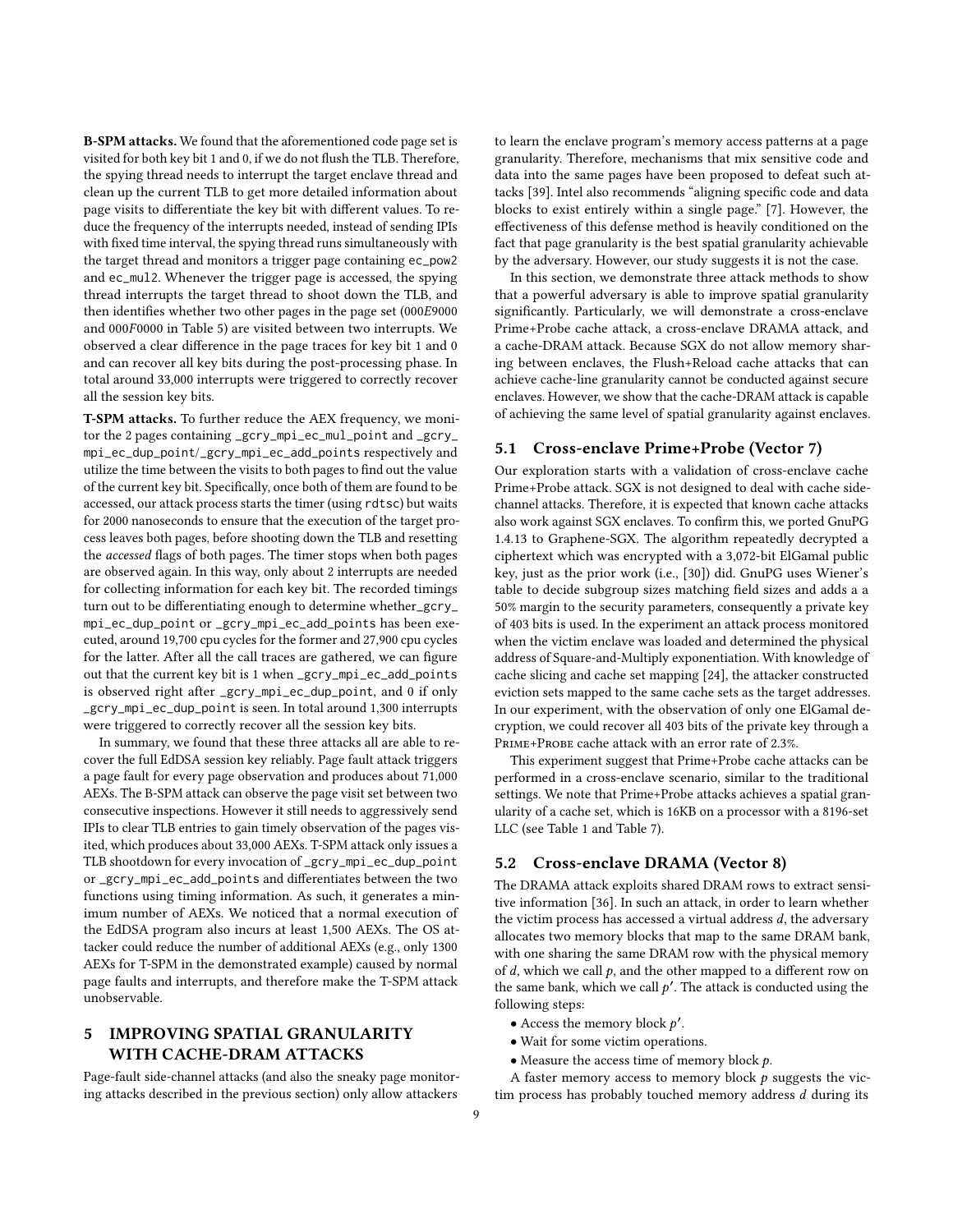<span id="page-9-2"></span>

Figure 5: Illustration of cache-DRAM attack.

operations. Of course, because the DRAM row is large (e.g., typically 8 KB), false detection is likely. Even so, DRAMA is shown to effectively detect the existence of keystroke activities [\[36\]](#page-13-4).

Directly applying DRAMA to perform cross-enclave attacks faces several challenges, most of which are also faced by our design of cache-DRAM attacks. Therefore, we defer the discussion of these design challenges to Section [5.3](#page-9-0) where we detail the cache-DRAM attacks. Here we enumerate some limitations of cross-enclave DRAMA attacks.

First, most of the victim's memory access will be cached (EPC is cacheable by default), and hence no information will be leaked through the use of DRAM rows. While we could manually disable cache by setting the cache disable (CD) bit of CR0 for the core running the victim enclave<sup>[3](#page-9-1)</sup>, this would slow down the enclave process for approximately 1000×.

Second, DRAMA attacks may falsely detect row hits that are unrelated to the victim enclave's visit to d, because the 8KB DRAM row can be shared by multiple data structure or code regions. This false detection, however, is very common in our experiments.

Finally, DRAMA cannot achieve fine-grained spatial accuracy. As an example, on our test system a memory page is distributed over 4 DRAM rows. In an extreme case the attacker could occupy an entire row except a single 1KB chunk for the victim enclave and achieve a spatial accuracy of 1KB (see Table [7\)](#page-10-1), which is better than the Prime+Probe cache attack (16 KB), however still worse than a Flush+Reload cache attack (64B).

#### <span id="page-9-0"></span>5.3 Cache-DRAM Attacks (Vector 7 & 8)

To improve cross-enclave DRAMA attacks, we propose a novel cache-DRAM attack. We show that by leveraging both vector 7 and 8, the adversary can significantly improve the spatial granularity of memory side-channel attacks.

Techniques. Particularly, the cache-DRAM attack is performed using two threads: one thread runs in non-enclave mode which Prime+Probes a cache set in the last-level cache in which the address d is mapped; the other thread conducts the cross-enclave DRAMA without disabling caching. As the Prime+Probe attack causes conflicts with d in the last-level cache, the victim enclave's

<span id="page-9-3"></span>Table 6: Row ranges for different PRM size.

| PRM size | <b>PRM</b> range             | <b>DRAM</b> row range |
|----------|------------------------------|-----------------------|
| 32MB     | $0x880000000 - 0x89$ FFFFFF  | $0x1100 \sim 0x113F$  |
| 64MB     | $0x88000000\sim0x8BFFFFFF$   | $0x1100 \sim 0x117F$  |
| 128MB    | $0x800000000 - 0x87$ FFFFFFF | $0x1000 \sim 0x10FF$  |

accesses of d will reach the DRAM. The concept of cache-DRAM attack is shown in Figure [5.](#page-9-2) However, to implement cache-DRAM attacks against SGX enclaves, one needs to address the following challenges:

First, share the DRAM Bank and Row with d. The EPC memory exclusively used by enclaves is already isolated from the rest of the physical memory in DRAMs. To understand this artifact, we explain the mechanism of the DRAM-level isolation using our own testbed (Table [1\)](#page-6-0) as an example. With the assumption of row bits being the most significant bits in a physical address [\[36,](#page-13-4) [42\]](#page-13-9), any bit beyond bit 19 is a row bit that determines the corresponding DRAM row of the physical address. With a 128MB PRM (physical memory range 0x80000000 to 0x87FFFFFF), no non-PRM memory will occupy row number 0x1000 to 0x10FF, as shown in Table [6.](#page-9-3) As such, the PRM range (exclusively taken by enclaves) spans every DRAM bank and occupies specific sets of rows in each bank; these rows are not shared with non-PRM memory regions.

To overcome this barrier, we leverage the processor's support for running multiple enclave programs concurrently to carry out the DRAMA attacks from another enclave program controlled by the adversary. Since both programs operate inside enclaves, they share the EPC memory range. The adversary can manage to co-locate the memory page with the target enclave memory on the same banks and even the same rows, as illustrated in Figure [5.](#page-9-2) Specifically, we first identified the physical address of interest in the victim enclave. This can be achieved by reading the page tables directly. Then we allocated a large chunk of memory buffer in the spying enclave and determined their physical addresses. Using the reverse-engineering tool provided by the original DRAMA attack [\[36\]](#page-13-4), we picked two memory addresses p and  $p'$ , as stated above. The attack is illustrated<br>as in Figure 5, a and  $p'$ , are accessed in turns without any delay as in Figure [5.](#page-9-2)  $p$  and  $p'$  are accessed in turns without any delay.<br>The access latency of memory block a is measured to determine The access latency of memory block  $p$  is measured to determine whether the target address  $d$  in the victim enclave has just been visited.

Second, obtain fine-grained timers in enclaves. An unexpected challenge in executing this attack is the lack of a reliable clock. The SGXv1 processor family does not provide timing information within an enclave: the instructions such as RDTSC and RDTSCP are not valid for enclave programs. To measure time, a straightforward way is making system calls, which is heavyweight, slow and inaccurate, due to the variation in the time for processing EEXIT and calls. A much more lightweight solution we come up with utilizes the observation that an enclave process can access the memory outside without mode-switch. Therefore we can reserve a memory buffer for smuggling CPU cycle counts into the attack enclave. Specifically, a thread outside the enclave continuously dumps the cycle counts to the buffer and the attack thread inside continuously reads from the buffer. Although the race condition between them brings in noise occasionally due to our avoidance of mutex for supporting timely interactions between the threads, most of the time we successfully

<span id="page-9-1"></span> $3$ In Intel SGX programming reference [\[1\]](#page-12-10) it is said that PRMRR\_BASE register could be programmed with values UC(0x0) to set PRM range as uncacheable. We confirmed on our platform that PRMRR\_BASE register cannot be changed after system boot.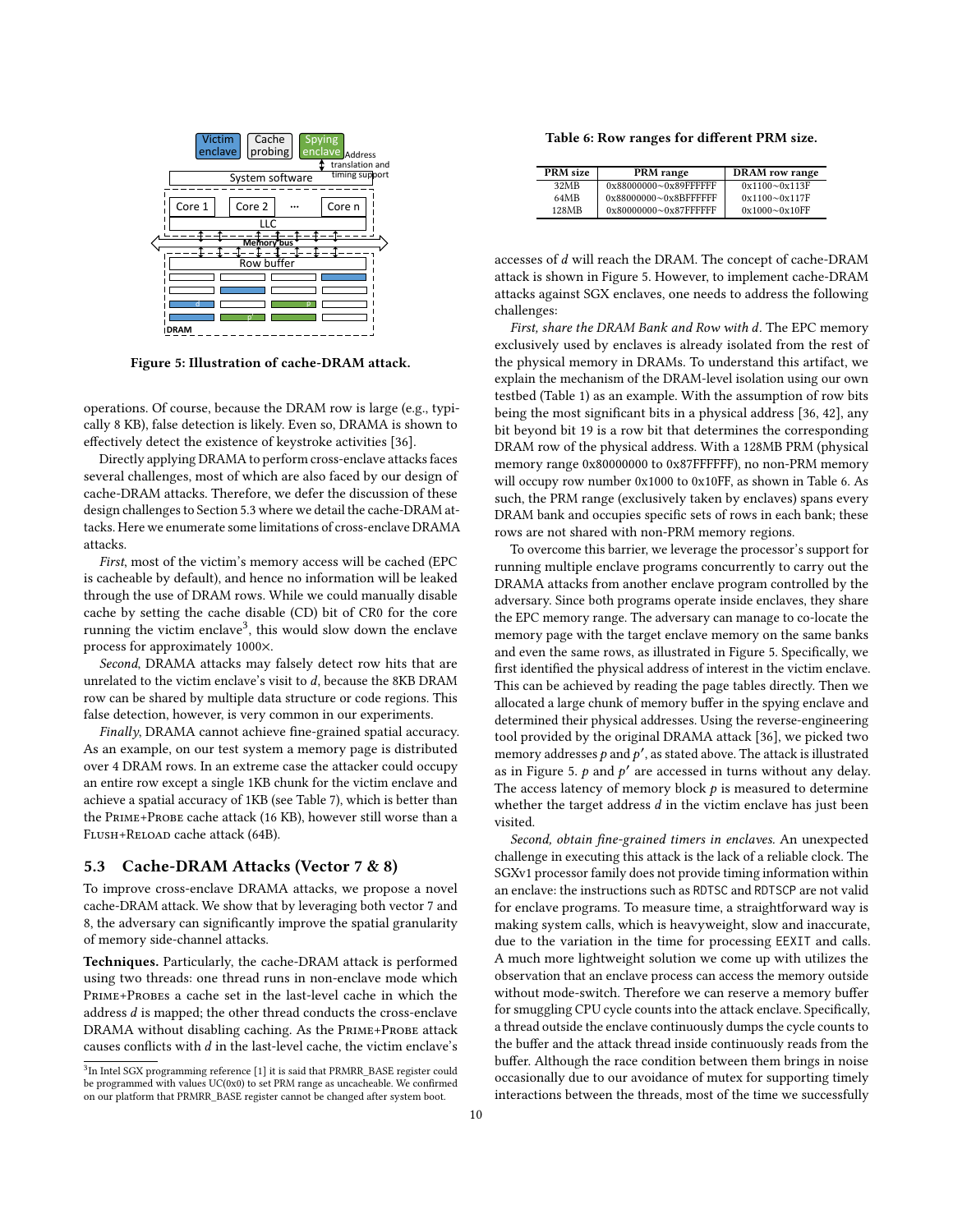<span id="page-10-2"></span>

Figure 6: Distribution of access latency for probing the same row and a different row.

```
1 /* An input dependent branch from gap library */
    0bj SumInt ( Obj opL, Obj opR )
        // initialize temp variables
        115
  6 // adding two small integers
7 if ( ARE_INTOBJS ( opL , opR ) ) {
            if ( SUM_INTOBIS ( sum, opl, oph) )return sum:
10 cs = INT_INT0BJ( opl.) + INT_INT0BJ( opr);<br>11 //...
           \frac{1}{2}\begin{matrix} 12 & \phantom{0} \\ 13 & \phantom{0} \end{matrix} /13 // adding one large integer and small integer<br>14 else if(IS_INTOBJ(opL) || IS_INTOBJ(opR) ) {
        else if ( IS_INTOBJ ( opL ) || IS_INTOBJ ( opR ) ) {
15 / / / . .16 }
        // add two large integers
\begin{array}{ccc} 18 & & \text{else} & \{ \\ 19 & & \end{array}\begin{array}{cc} 19 & & \end{array} \begin{array}{cc} 20 & & \end{array}\rightarrow21 \,
```
Figure 7: An input-dependent branch in Gap 4.8.6.

observed a timing difference between a row hit and a row conflict when probing the target enclave addresses. We use this method to measure the access latency of p.

Evaluation. First we evaluate the accuracy of the timer we build for the attack. We designed a simple enclave process continuously visiting  $d$  with clflush instruction forcing the memory accesses to reach a DRAM row. An evaluator enclave utilized the timer to measure the access latency of  $p$  (the address on the same row as  $d$ ), as well as the access latency of  $p'$  (the address on a different row),<br>1 million times each Figure 6 shows the distributions of the access 1 million times each. Figure [6](#page-10-2) shows the distributions of the access latency measured by the evaluator enclave during these accesses. As we see here the cases of DRAM row hit can be easily identified based on the timing difference observed through our timer (the left-most part of its distribution).

As an example, we ported Gap 4.8.6 to Graphene-SGX, targeting an input-dependent branch which is illustrated in Figure [7.](#page-10-3) Gap is a software package implementing various algebra algorithms. It uses a non-integer data type for values that cannot fit into 29 bits, otherwise the values are stored as immediate integers. In our experiment we had the victim enclave running the SumInt operation every 5  $\mu$ s. We set the range for a row hit detection as within 400-426 cpu cycles. To further reduce false positives brought by prefetching, we disabled hardware prefetches on the victim core by updating MSR 0x1A4. With the cache-DRAM attack targeting the instructions in line 8, our attack enclave could detect whether the branch in line 7 was taken with a probability of 14.6% and <1% false positive rate.

<span id="page-10-1"></span>Table 7: Analysis of side-channel attack surfaces.

| <b>Vectors</b>              | Accuracy | <b>AEX</b> | Slowdown |
|-----------------------------|----------|------------|----------|
| i/dCache PRIME+PROBE        | 2MB      | high       | high     |
| <b>L2 Cache PRIME+PROBE</b> | 128KB    | high       | high     |
| <b>L3 Cache PRIME+PROBE</b> | 16KB     | none       | modest   |
| page faults                 | 4KB      | high       | high     |
| <b>B/T-SPM</b>              | 4KB      | modest     | modest   |
| <b>HT-SPM</b>               | 4KB      | none       | modest   |
| cross-enclave DRAMA         | 1KB      | none       | high     |
| cache-DRAM                  | 64B      | none       |          |

Moreover, we only observed a 2% slowdown of enclave program in our experiment.

Discussion. The cache-DRAM attack achieves a spatial accuracy of 64 byte which is as accurate as the Flush+Reload cache attacks. In the meanwhile it ensures that only the targeted cache set is primed which further reduces the false positives caused by accesses of shared DRAM rows. The attack can be more powerful for a dedicated attacker by reserving a DRAM bank exclusively for the victim and spying enclaves.

# <span id="page-10-0"></span>6 MITIGATION AND DISCUSSION

#### 6.1 Analysis of Attack Surfaces

Table [7](#page-10-1) summarizes the characteristics of the memory side-channel attacks discovered over different vectors. The data here were collected from the system configuration in Table [1](#page-6-0) and a PRM size of 128MB. The value under the Accuracy column shows the spatial accuracy of the attack vectors. For example, the iCache Prime+Probe channel has an accuracy of 2MB (i.e., 128MB/64): that is, detecting one cache miss in one of the iCache sets could probably mean any of 2MB of the physical memory being accessed. The larger the number is, the coarser-grained the vector will be. The attack with the finest granularity is the cache-DRAM attack, which is 64 bytes, equivalent to the Flush+Reload cache attacks. However, note that due to lack of shared memory pages—as EPC pages only belong to one enclave at a time—Flush+Reload cache attacks are not feasible on SGX enclaves. It is also worth noting that the calculation of the accuracy does not consider knowledge of the physical memory exclusively used by the target enclave. This information can help improve the granularity even further. Prime+Probe cache attacks on iCache, dCache and L2 cache induce high volume of AEXs. This does not take HyperThreading into consideration. If so, both AEX numbers and slowdowns will become modest. Most of the attack vectors that need to frequently preempt the enclave execution will induce high overheads. The cross-enclave DRAMA needs to disable cache to conduct effective attacks, therefore inducing high slowdown. What is not shown in the table is temporal observabilities. Except for pagefault attacks, all other attacks have temporal observabilities, as they allow observing finer-grained information than allowed by their basic information unit, which are leaked through timing signals.

Other attack vectors not listed. FLUSH+RELOAD cache attacks against cached PTE entries are one attack vector that we have not listed in Table [7.](#page-10-1) As a PTE entry shares cache line with 7 more PTE entries, the spatial accuracy is 4KB×8 = 32KB. The attack can achieve the spatial accuracy of 4KB if PTE entries are intentionally organized. Combining SPM and DRAMA attacks will also introduce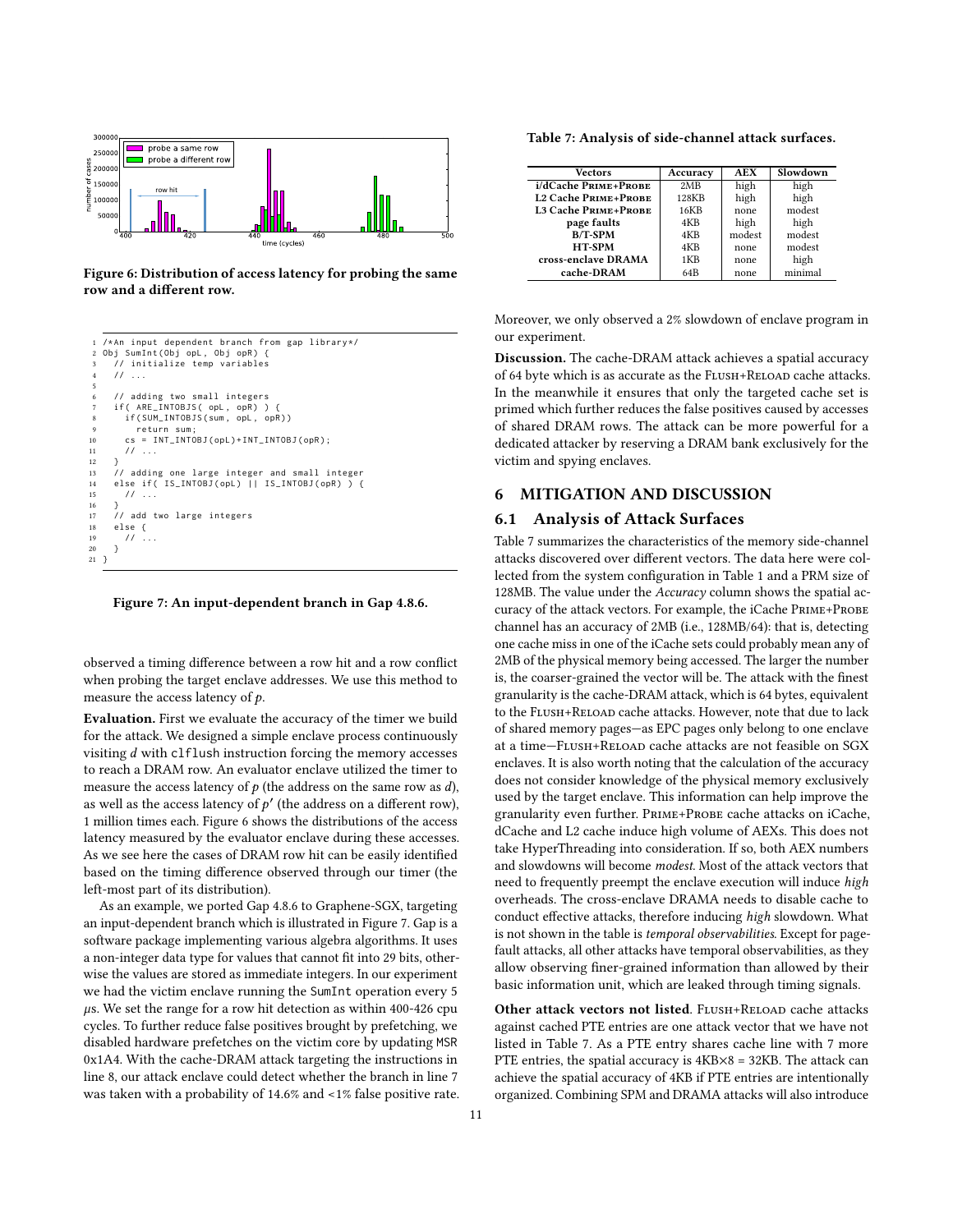a new attack vector. We did not show these attacks due to the similarity to the ones we demonstrated.

## 6.2 Effectiveness of Existing Defenses

Deterministic multiplexing. Shinde et al. [\[39\]](#page-13-1) proposes a compilerbased approach to opportunistically place all secret-dependent control flows and data flows into the same pages, so that page-level attacks will not leak sensitive information. However, this approach does not consider cache side channels or DRAM side channels, leaving the defense vulnerable to cache attacks and DRAMA.

Hiding page faults with transactional memory. T-SGX [\[38\]](#page-13-3) prevents information leakage about page faults inside enclaves by encapsulating the program's execution inside hardware-supported memory transactions. Page faults will cause transaction aborts, which will be handled by abort handler inside the enclave first. The transaction abort handler will notice the abnormal page fault and decide whether to forward the control flow to the untrusted OS kernel. As such, the page fault handler can only see that the page fault happens on the page where the abort handler is located (via register CR2). The true faulting address is hidden.

However, T-SGX cannot prevent the accessed flags enabled memory side-channel attacks. According to Intel Software Developer's manual [\[3\]](#page-12-6), transaction abort is not strictly enforced when the accessed flags and dirty flags of the referenced page table entries are updated. This means there is no security guarantee that memory access inside transactional region is not leaked through updates of the page table entries.

Secure processor design. Sanctum [\[16\]](#page-13-2) is a new hardware design that aims to protect against both last-level cache attacks and page-table based attacks. As Sanctum enclave has its own page tables, page access patterns become invisible to the malicious OS. Therefore, the page-faults attacks and SPM attacks will fail. However, Sanctum does not prevent cross-enclave DRAMA attack. As a matter of fact, Sanctum still relies on the OS to assign DRAM regions to enclaves, create page table entries and copy code and data into the enclave during enclave initialization. Since OS knows the exact memory layout of the enclave, the attacker can therefore run an attack process in a different DRAM region that shares a same DRAM row as the target enclave address.

Timed execution. Chen et al. [\[15\]](#page-12-4) proposes a compiler-based approach, called DÉJÀ VU, to measure the execution time of an enclave program at the granularity of basic blocks in a control-flow graph. Execution time larger than a threshold indicates that the enclave code has been interrupted and AEX has occurred. The intuition behind it is that execution time measured at the basic block level will not suffer from the variations caused by different inputs. Due to the lack of timing measurements in SGX v1 enclaves, DÉJÀ VU constructs a software clock inside the enclave which is encapsulated inside Intel Transactional Synchronization Extensions (TSX). Therefore, the clock itself will not be interrupted without being detected. It was shown that DÉJÀ VU can detect AEX with high fidelity. Therefore, any of the side-channel attack vectors that induce high volume of AEX will be detected by DÉJÀ VU. However, those not involving AEX in the attacks, such as T-SPM or HT-SPM attacks will bypass DÉJÀ VU completely.

Enclave Address Space Layout Randomization. SGX-Shield [\[37\]](#page-13-10) implemented fine-grained ASLR when an enclave program is loaded into the SGX memory. However the malicious OS could still learn the memory layout after observing memory access patterns in a long run as SGX-Shield does not support live re-randomization.

## 6.3 Lessons Learned

Our analysis of SGX memory side channels brings to light new attack surfaces and new capabilities the adversary has. Here are a few thoughts about how to mitigate such risks on the SGX platform, and more generically, for the emerging TEE.

SGX application development. Our research shows that the adversary can achieve fine-grained monitoring of an enclave process, through not only pages and cache channels, but also inter-page timing, cross-enclave DRAM and HyperThreading. It is important for the SGX developer to realize the impacts of these new attack surfaces, which is critical for building enclave applications to avoid leaks through the new channels. For example, she can no longer hide her secret by avoiding page-level access patterns, since intraor inter-page timings can also disclose her sensitive information.

Software-level protection. Defense against SGX side-channel leaks can no longer rely on the assumptions we have today. Particularly, such attacks do not necessarily cause an anomalously high AEX rate. Blending sensitive information into the same memory pages is not effective against attacks with finer spatial granularity. Also, the adversary may also use a combination of multiple channels to conduct more powerful attacks.

Hardware enhancement. Most memory side channels we know so far can be mitigated through hardware changes, e.g., partitions of caches/DRAM and keeping enclave page tables inside EPC, etc. In some cases, such changes could be the best option. Further research is expected to better understand the issue and the impacts of the related side channels, making the case to Intel and other TEE manufacturers for providing hardware-level supports.

Big picture. Over years, we observe that many side-channel studies follow a similar pattern: a clever attack is discovered and then researchers immediately embark on the defense against the attack. However, in retrospection, most defense proposals fail to consider the bigger picture behind the demonstrated attacks, thus they are unable to offer effective protection against the adversary capable of quickly adjusting strategies, sometimes not even meaningfully raising the bar to the variations of the attacks. The ongoing research on SGX apparently succumbs to the same pitfalls. We hope that our study can serve as a new start point for rethinking the ongoing effort on SGX security, inspiring the follow-up efforts to better understand the fundamental limitations of this new TEE and the ways we can use it effectively and securely.

#### 7 RELATED WORK

Paging-based side channels. It has been shown in previous studies that page-level memory access patterns can leak secrets of enclave programs under a variety of scenarios [\[39,](#page-13-1) [43\]](#page-13-0). This type of leakage is enabled by enforcing page faults during enclave's execution, by marking selected memory pages to be non-present or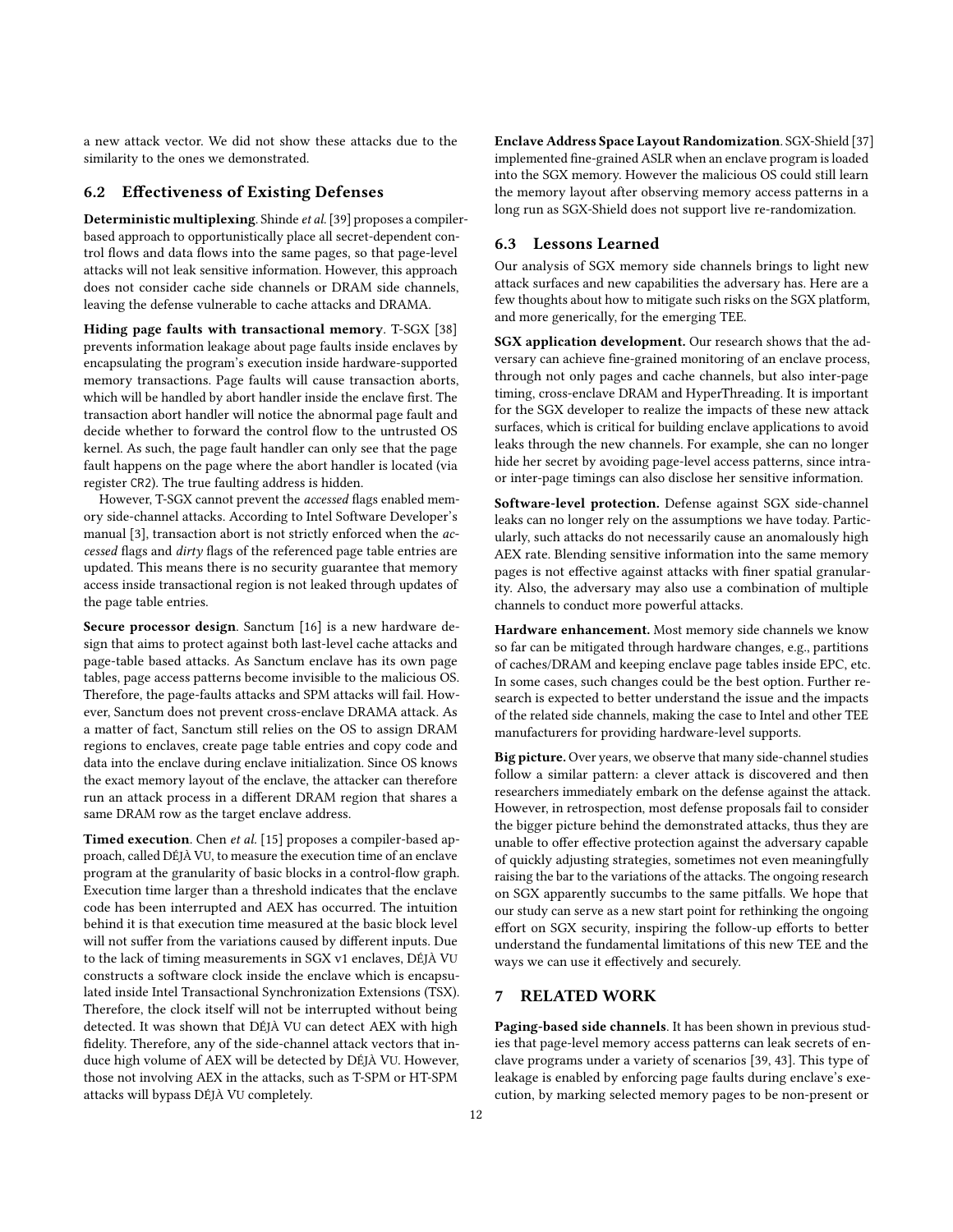non-executable. As such, data accesses or code execution in these pages will be trapped into the OS kernel, and the malicious OS will learn which page is accessed by the enclave program. Page-fault side-channel attack is one attack vector of the memory side-channel attack surface we explore in this paper.

Concurrently and independently, Van et al. also propose pagingbased attacks on SGX. They report two attacks: one exploits the updates of accessed flags (Vector 4) and dirty flags (Vector 5) of the referenced PTEs, and the other is a FLUSH+FLUSH or FLUSH+RELOAD side-channel attack on the referenced PTEs (Vector 3).

Although similar to our approach in terms of utilizing the accessed flags to avoid page faults, the attack proposed has not been designed to be truly stealthy, minimizing interrupts produced when it is executed. Actually, it can introduce even more AEXs, as demonstrated by their evaluation, rendering the attack less effective in the presence of existing protection, such as T-SGX [\[38\]](#page-13-3) and DÉJÀ VU [\[15\]](#page-12-4). By comparison, our research reveals multiple avenues to reduce the interrupt frequencies, showing that a paging attack can be made stealthy when it is used together with timings or TLB flushing through HyperThreading, thwarting all existing defense. Further, our study also highlights other side-channel vectors in SGX memory management, providing evidence for the credible threats they pose (i.e., the Cache-DRAM attacks).

Branch prediction side channels. A very recent study explores branch prediction units as side channels to infer sensitive control flows inside SGX enclaves [\[28\]](#page-13-11). The memory side-channel attack surface does not include attack vectors through branch prediction. Both are important to the understanding of side-channel security of SGX.

Cache Side Channels. Cache side-channel attacks under the threat model we consider in this paper (i.e., access driven attacks [\[19\]](#page-13-12)) have been demonstrated on x86 architectures, including data caches (and also per-core L2 unified caches) [\[19,](#page-13-12) [21,](#page-13-13) [32,](#page-13-14) [34,](#page-13-15) [35,](#page-13-16) [40\]](#page-13-17), instruction caches [\[8,](#page-12-11) [9,](#page-12-12) [47\]](#page-13-18), and inclusive LLCs [\[12,](#page-12-13) [18,](#page-13-19) [22,](#page-13-20) [23,](#page-13-21) [25,](#page-13-22) [26,](#page-13-23) [29,](#page-13-24) [30,](#page-13-7) [33,](#page-13-25) [44](#page-13-26)[–46,](#page-13-27) [48\]](#page-13-28). Some recent studies [\[14,](#page-12-14) [17,](#page-13-29) [20,](#page-13-30) [31\]](#page-13-31) have shown that the above side channels are still feasible on SGX enclaves. We briefly confirmed the effectiveness of cache side-channel attacks in our paper, while the focus of this work is a broader attack surface than caches.

SGX Side-Channel Defenses. Most known defenses are designed specifically to page-fault side-channel attacks. Shinde et al. [\[39\]](#page-13-1) proposed a compiler-based approach to transform cryptographic programs to hide page access patterns that may leak information. Shih et al. [\[38\]](#page-13-3) proposed T-SGX which exploits Intel Transactional Synchronization Extensions (TSX) to prevent page faults from revealing the faulting address. Costan et al. [\[16\]](#page-13-2) proposed a secure enclave architecture that is similar to SGX but resilient to both pagefault and cache side-channel attacks. Chen et al. [\[15\]](#page-12-4) proposed DÉJÀ VU, a compiler-based approach to instrument enclave programs so that they can measure their own execution time between basic blocks in their control-flow graph. These research prototypes were designed without fully understanding the memory side-channel attack surface, thus fall short in offering effective protection against the attacks demonstrated in this work.

# 8 CONCLUSION

We report the first in-depth study of SGX memory side channels in the paper. Our study summarizes 8 attack vectors in memory management, ranging from TLB to DRAM. Further we demonstrate a set of novel attacks that exploit these channels, by leveraging accessed flags, timing, HyperThreating and DRAM modules. Compared with the page-fault attack, the new attacks are found to be stealthier and much more lightweight, with effectiveness comparable with the known attack in some cases. Most importantly, our study broadens the scope of side-channel studies on SGX, reveals the gap between proposed defense and the design weaknesses of the system, and can provoke the further discussion on how to use the new TEE techniques effectively and securely.

## 9 ACKNOWLEDGEMENT

We are grateful to Taesoo Kim, the shepherd of our paper and the anonymous reviewers for their helpful comments. This work was supported in part by NSF 1408874, 1527141, 1566444 and 1618493, NIH 1R01HG007078, ARO W911NF1610127 and NSFC 61379139. Work at UIUC was supported in part by NSF CNS grants 12-23967, 13-30491 and 14-08944.

# **REFERENCES**

- <span id="page-12-10"></span>[1] 2014. Intel Software Guard Extensions Programming Reference. [https://software.](https://software.intel.com/sites/default/files/managed/48/88/329298-002.pdf/) [intel.com/sites/default/files/managed/48/88/329298-002.pdf/.](https://software.intel.com/sites/default/files/managed/48/88/329298-002.pdf/) (2014). Order Number: 329298-002, October 2014.
- <span id="page-12-1"></span>[2] 2015. Intel Software Guard Extensions (Intel SGX. [https://software.intel.com/](https://software.intel.com/sites/default/files/332680-001.pdf) [sites/default/files/332680-001.pdf.](https://software.intel.com/sites/default/files/332680-001.pdf) (2015). June 2015.
- <span id="page-12-6"></span>[3] 2016. Intel 64 and IA-32 Architectures Software Developer's Manual, Combined Volumes:1,2A,2B,2C,3A,3B,3C and 3D. [https://software.intel.com/sites/default/](https://software.intel.com/sites/default/files/managed/39/c5/325462-sdm-vol-1-2abcd-3abcd.pdf) [files/managed/39/c5/325462-sdm-vol-1-2abcd-3abcd.pdf.](https://software.intel.com/sites/default/files/managed/39/c5/325462-sdm-vol-1-2abcd-3abcd.pdf) (2016). Order Number: 325462-061US, December 2016.
- <span id="page-12-7"></span>[4] 2016. Intel 64 and IA-32 Architectures Software Developer's Manual, Combined Volumes:1,2A,2B,2C,3A,3B,3C and 3D. (2016). Order Number: 325462-058US April 2016.
- <span id="page-12-8"></span>[5] 2017. Graphene / Graphene-SGX Library OS - a library OS for Linux multi-process applications, with Intel SGX support. [https://github.com/oscarlab/graphene/.](https://github.com/oscarlab/graphene/) (2017). Accessed May 16, 2017.
- <span id="page-12-3"></span>[6] 2017. Intel SGX and Side-Channels. [https://software.intel.com/en-us/articles/](https://software.intel.com/en-us/articles/intel-sgx-and-side-channels) [intel-sgx-and-side-channels.](https://software.intel.com/en-us/articles/intel-sgx-and-side-channels) (2017). Added March 26, 2017.
- <span id="page-12-2"></span>[7] 2017. IntelÂő Software Guard Extensions Enclave Writer's Guide. [https://software.intel.com/sites/default/files/managed/ae/48/](https://software.intel.com/sites/default/files/managed/ae/48/Software-Guard-Extensions-Enclave-Writers-Guide.pdf) [Software-Guard-Extensions-Enclave-Writers-Guide.pdf.](https://software.intel.com/sites/default/files/managed/ae/48/Software-Guard-Extensions-Enclave-Writers-Guide.pdf) (2017). Revision 1.02, Accessed May, 2017.
- <span id="page-12-11"></span>[8] Onur Aciiçmez. 2007. Yet another MicroArchitectural Attack: exploiting I-Cache. In ACM workshop on Computer security architecture.
- <span id="page-12-12"></span>[9] Onur Aciiçmez, Billy Bob Brumley, and Philipp Grabher. 2010. New results on instruction cache attacks. In 12th international conference on Cryptographic hardware and embedded systems.
- <span id="page-12-0"></span>[10] Ittai Anati, Shay Gueron, Simon Johnson, and Vincent Scarlata. 2013. Innovative technology for CPU based attestation and sealing. In Proceedings of the 2nd international workshop on hardware and architectural support for security and privacy, Vol. 13.
- <span id="page-12-5"></span>[11] Haitham Akkary Andy Glew, Glenn Hinton. 1997. Method and apparatus for performing page table walks in a microprocessor capable of processing speculative instructions. US Patent 5680565 A. (1997).
- <span id="page-12-13"></span>[12] Naomi Benger, Joop van de Pol, Nigel P. Smart, and Yuval Yarom. 2014. "Ooh Aah... Just a Little Bit": A small amount of side channel can go a long way. In 16th International Workshop on Cryptographic Hardware and Embedded Systems.
- <span id="page-12-9"></span>[13] Daniel J Bernstein, Niels Duif, Tanja Lange, Peter Schwabe, and Bo-Yin Yang. 2012. High-speed high-security signatures. Journal of Cryptographic Engineering (2012), 1–13.
- <span id="page-12-14"></span>[14] Ferdinand Brasser, Urs Müller, Alexandra Dmitrienko, Kari Kostiainen, Srdjan Capkun, and Ahmad-Reza Sadeghi. 2017. Software Grand Exposure: SGX Cache Attacks Are Practical. arXiv preprint arXiv:1702.07521 (2017).
- <span id="page-12-4"></span>[15] Sanchuan Chen, Xiaokuan Zhang, Michael Reiter, and Yinqian Zhang. 2017. Detecting Privileged Side-Channel Attacks in Shielded Execution with DÉJÀ